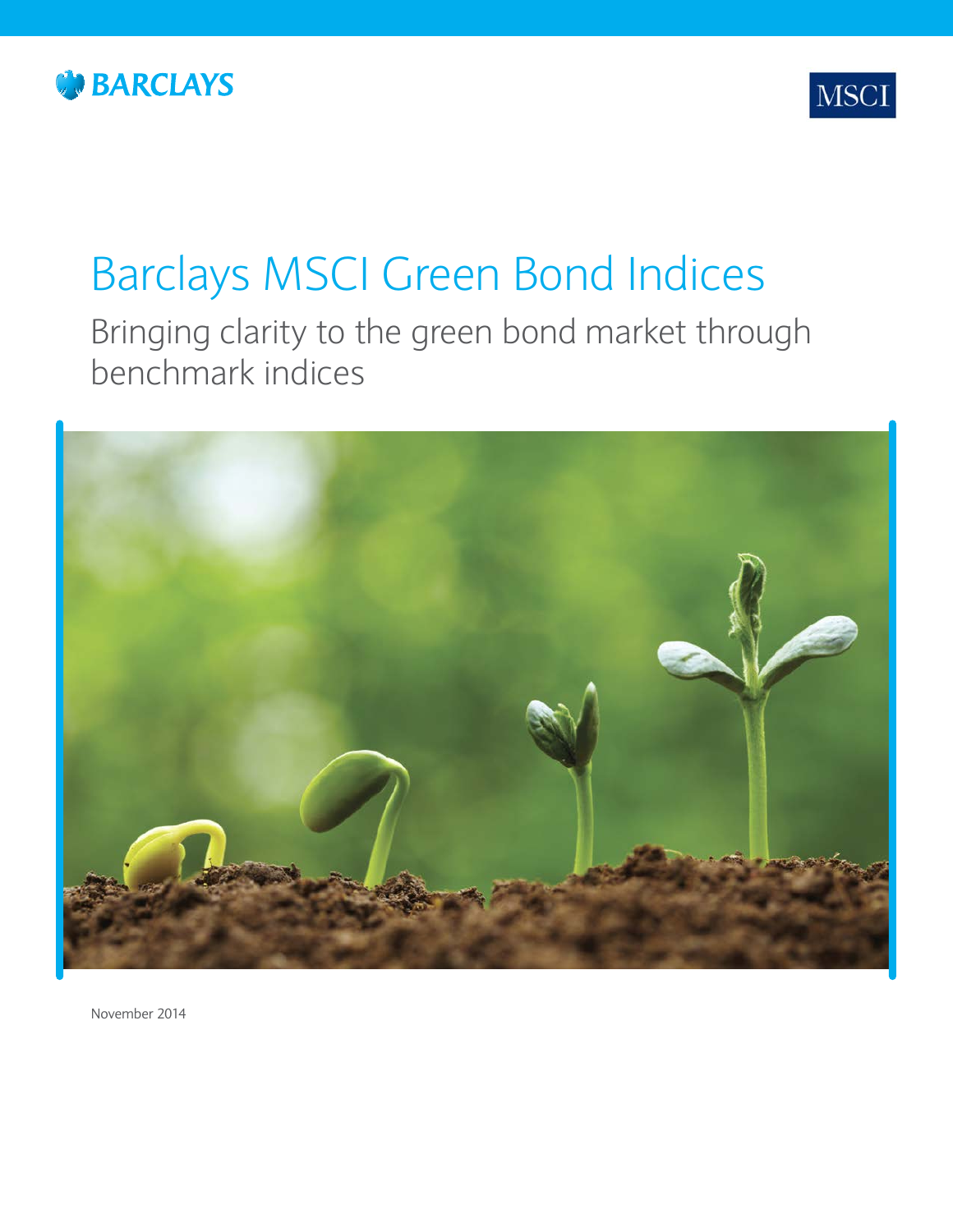#### **Barclays1**

Brian Upbin, CFA, CAIA +1 212 526 6981 brian.upbin@barclays.com

Christopher Hackel +1 212 526 5484 christopher.hackel@barclays.com

Scott Harman +44 (0)20 7773 1775 scott.harman@barclays.com

#### **MSCI**

Laura Nishikawa, CFA +1 212 804 5370 laura.nishikawa@msci.com

Thomas Kuh, PhD +1 617 502 6739 thomas.kuh@msci.com

Remy Briand +41 22 817 9303 remy.briand@msci.com UPDATE: This is an updated version of The Green Bond Index Guide first published in *September 2014. The latest edition has been re-published to coincide with the official launch of the Barclays MSCI Green Bond index family and includes updated tables to reflect the*  prevailing index composition at launch, as well as enhanced detail in the appendix regarding *the green bond eligible categories and definitions.*

**Following a wide-ranging consultation with market participants, Barclays, a global leader in fixed income indexing, and MSCI ESG Research, a leading provider of environmental, social, and governance (ESG) research, have collaborated to develop a new family of Green Bond Indices, complementing the existing Barclays MSCI ESG Fixed Income benchmark offering. This primer includes the rules and methodology for the index family, which will be available in November 2014. Key design features include:**

- Independent evaluation of securities by MSCI ESG Research along four dimensions (use of proceeds, project evaluation, management of proceeds, and reporting) to determine index eligibility. These eligibility criteria reflect the core elements of the Green Bond Principles (GBP).
- Fixed income eligibility criteria intended to ensure that the final benchmark index is both transparent and representative of the market being measured.
- A flexible design that allows for multiple variants, including indices that incorporate socially responsible investing (SRI) and ESG filters. Standard sub-indices defined by credit quality, region, currency, maturity, and use of proceeds, as well as issuer-capped indices, are also available as part of the family.

## Introduction

#### **The Green Bond Market: From niche to mainstream**

The green bond market is growing rapidly, with projected issuance of \$40bn for 2014 (a four-fold increase from the previous year) and  $$100bn$  for 2015.<sup>2</sup> In just three years, the



 $1$  The authors wish to acknowledge others from both Barclays and MSCI who were involved in the collaboration and development of this index family including (but not limited) to Tatyana Perlina, Tony Marenghi, Jack Lau, Rod Martin, Sanjay Rao, Eric Moen, Hewson Baltzell, Mike Langlais, and Sergio Schuchner<br><sup>2</sup> Source: Climate Bonds Initiative.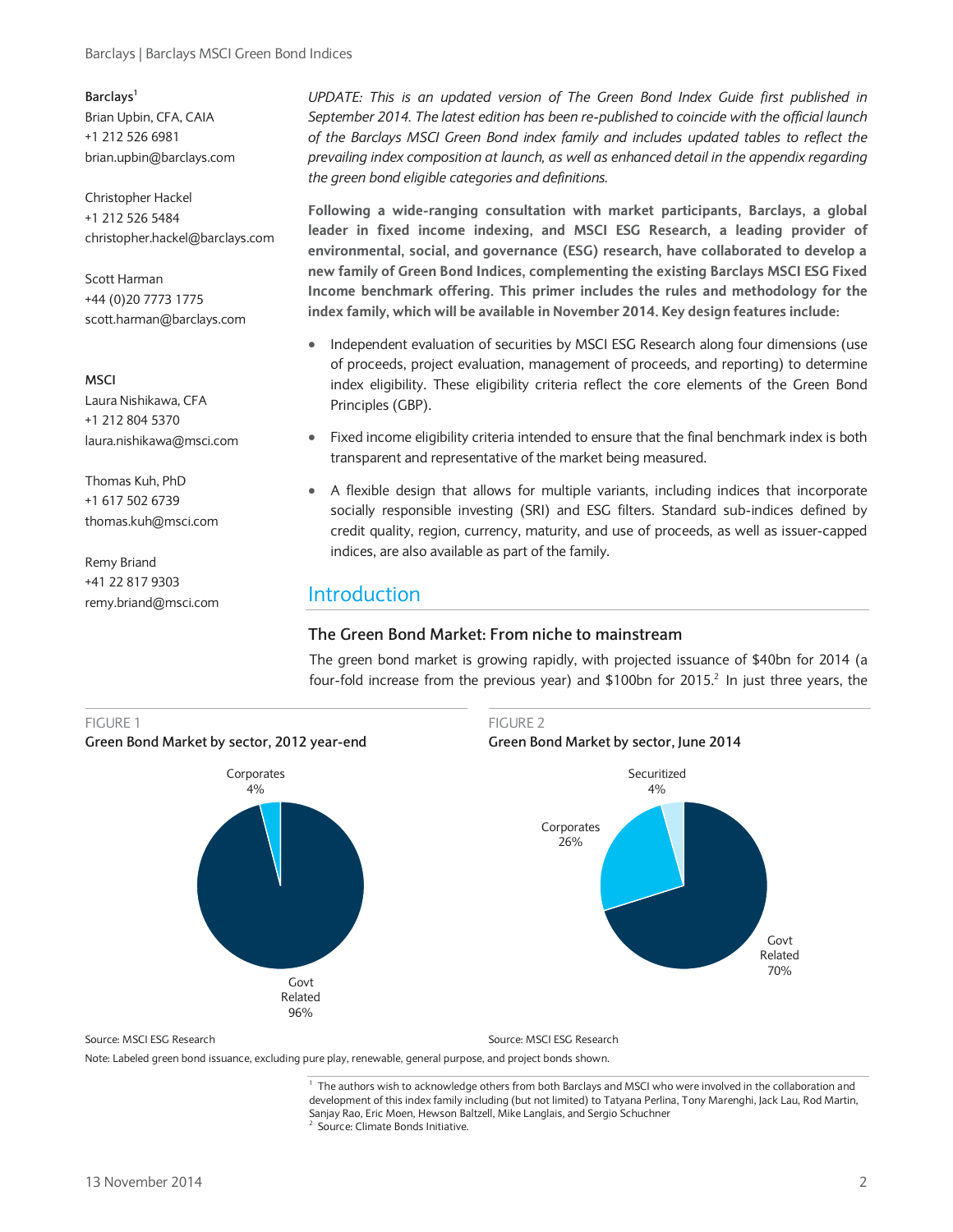labeled "green" market has gone from modest issuance by a handful of development bank and supranational issuers to a burgeoning new asset class with an increasingly diverse investor base, including dedicated "green" investors and other broad-based investors who consider these new bonds part of their expanding investment choice set (Figures 1 and 2).

The rapid growth of this new market has necessitated the establishment of clear and broadly accepted guidelines for those issuing and evaluating green bonds. Earlier this year, a consortium of banks published an initial set of Green Bond Principles (GBP), an important milestone for the asset class. The GBP is an agreement among market participants on a set of standards designed to underpin the market by allowing investors to assess the green credentials of labelled issuance. Benchmark indices such as the Barclays MSCI Green Bond Index family are another important evolutionary step to provide further transparency to a market, giving end investors a means to evaluate performance and assess risk.



#### FIGURE 3 **The Growth and Evolution of the Green Bond Market**

Source: Climate Bonds Initiative, MSCI ESG Research, Barclays Research

The Green Bond Index family also complements the existing *[Barclays MSCI ESG Fixed](https://live.barcap.com/go/publications/content?contentPubID=FC1938350)  [Income Index Series,](https://live.barcap.com/go/publications/content?contentPubID=FC1938350)* launched in June 2013. Both offerings appeal to the growing number of investors who are incorporating ESG factors or criteria into their investment analysis, allocation, risk measurement, security selection, and performance attribution process.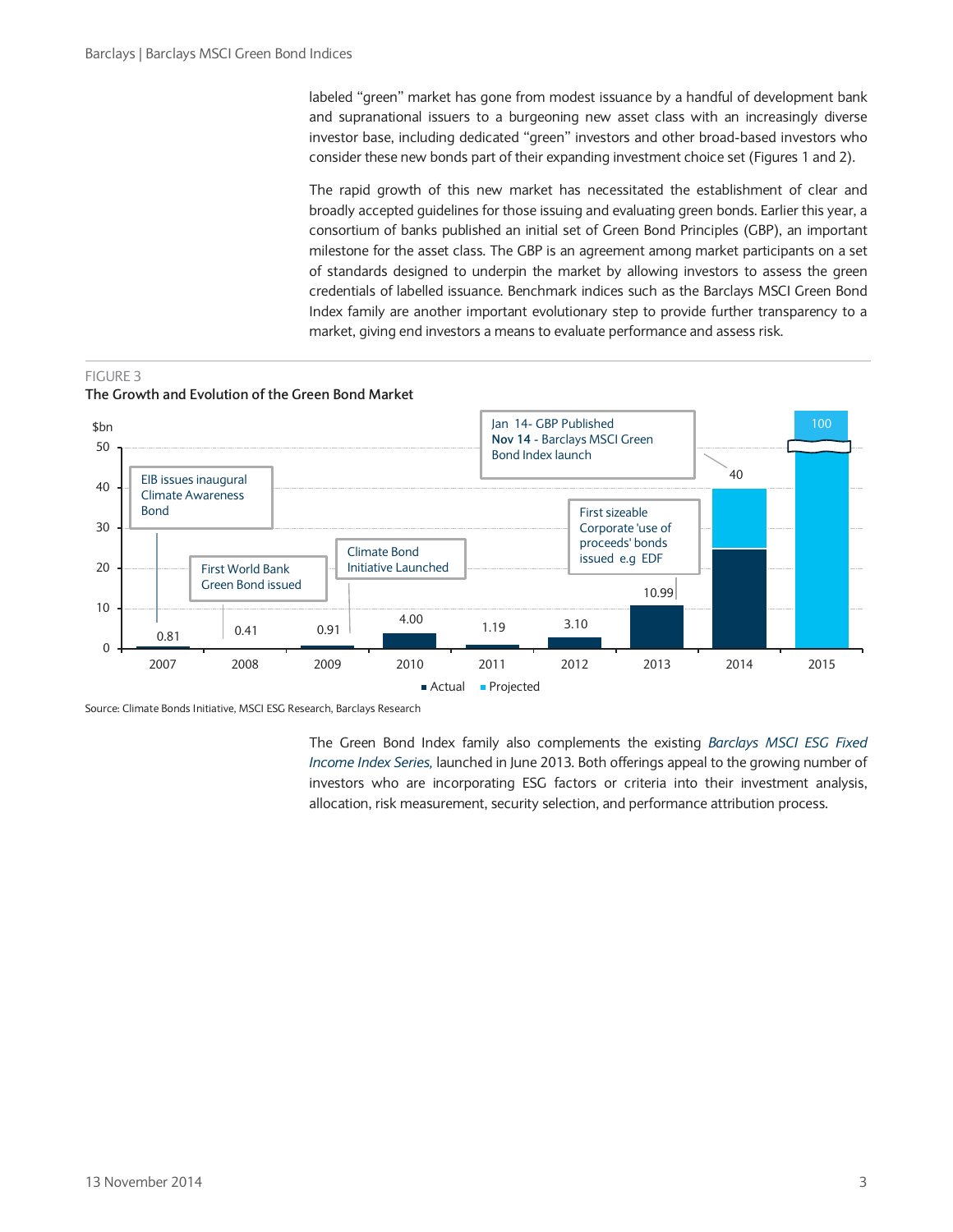## INDEX DESIGN & METHODOLOGIES

## Index Design Overview

#### **Objectives**

A well-designed benchmark seeks to represent a particular market accurately, providing a clear measure of asset class risk and return and a transparent framework for defining an investment choice set when making allocation decisions.

A key challenge in constructing a green bond index is to set specific, transparent, and objective rules to identify what investors generally define as "green" (bonds whose proceeds have a clear net environmental benefit) and, therefore, consider part of their investment choice set. Barclays and MSCI ESG Research conducted extensive consultations in July 2014 with a diverse set of index stakeholders (including issuers, asset managers, asset owners, and consultants) to solicit feedback on index design and methodology and to identify the emerging standards in the definition of green bonds, as well as to canvass alternative interpretations that investors may have.

One consistent view expressed throughout the consultation period was the strong preference for the green bond index universe to be evaluated and defined independently from issuers. This was seen as paramount since it would add a layer of integrity beyond self-labelled designations that have not benefited from independent scrutiny. With some issuers already pushing the limits of what can be reasonably considered green, the practice of pushing the boundary of acceptability (termed "green-washing") is seen by many investors as a serious potential threat to the credibility of this market. To address this concern, MSCI ESG Research has established clearly defined rules for classifying green bonds, with an aim to provide sufficient transparency on the use of proceeds for eligible securities and, most importantly, to present investors with an investment universe that is generally regarded as green.

## Index Rules: Green Bond Eligibility and Classification

Green bonds are fixed income securities in which the proceeds will be exclusively and formally applied to projects or activities that promote climate or other environmental sustainability purposes through their use of proceeds.

For the Barclays MSCI Green Bond Index, securities are independently evaluated by MSCI ESG Research along four dimensions to determine whether a fixed income security should be classified as a green bond. These eligibility criteria reflect themes articulated in the Green Bond Principles and require clarity about a bond's:

- 1. Stated use of proceeds;
- 2. Process for green project evaluation and selection;
- 3. Process for management of proceeds; and
- 4. Commitment to ongoing reporting of the environmental performance of the use of proceeds.

Both self-labeled green bonds and unlabeled bonds will be evaluated using these criteria for potential index inclusion<sup>3</sup>. So long as projects fall within an eligible MSCI ESG Research

*Green bond proceeds are exclusively and formally applied to projects or activities that promote climate or other environmental sustainability purposes* 

<sup>&</sup>lt;sup>3</sup> Meeting all four criteria is required for bonds issued after the publication of the Green Bond Principles in 2014. Green bonds issued prior to 2014 that are widely accepted by investors as green bonds may still qualify for the index, even if all four principles are not satisfied, since no formal guidelines were available to issuers at the time of issuance.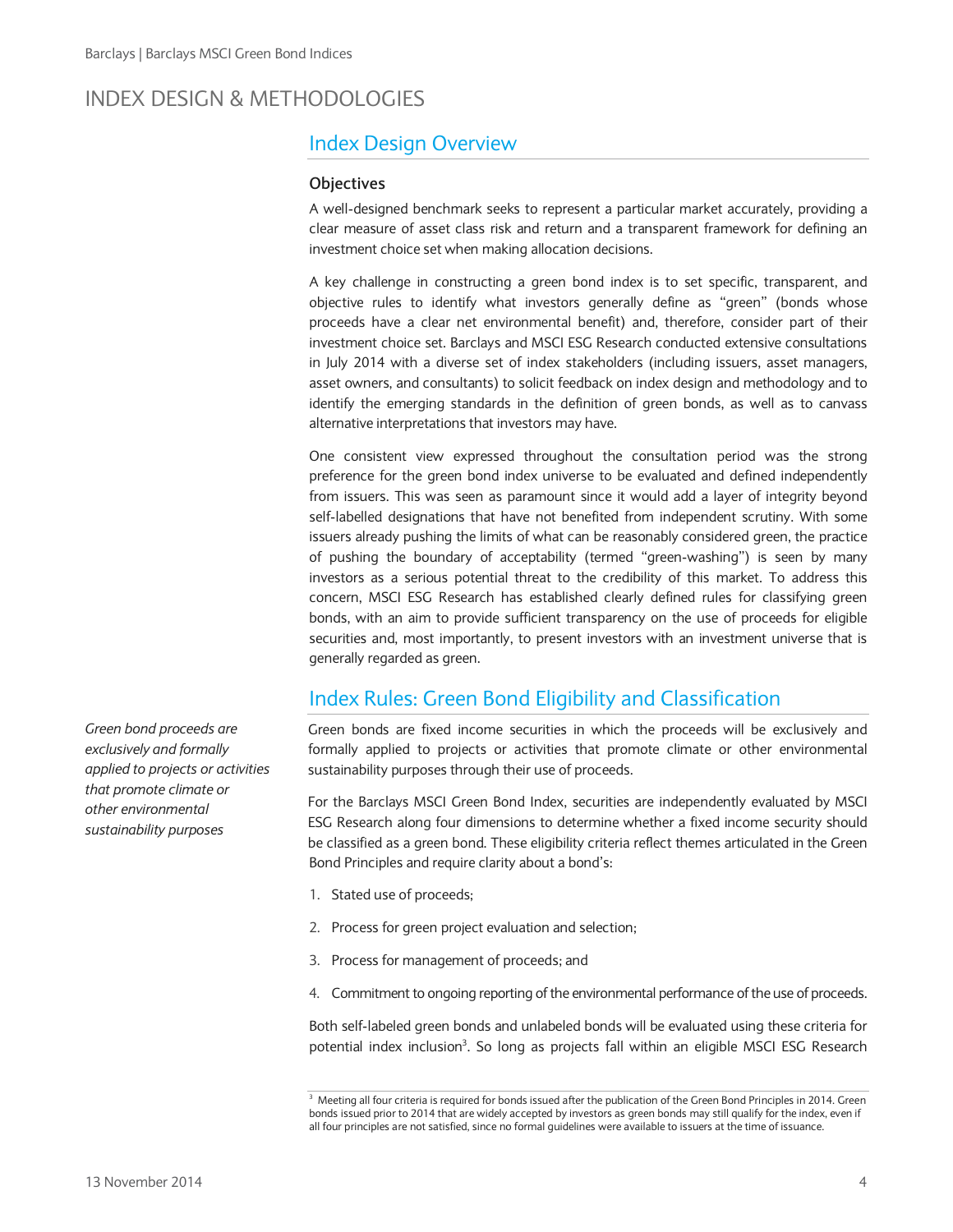green bond category and there is sufficient transparency on the use of proceeds, a bond can be considered for the index even if it is not explicitly marketed as green.

#### **1. Use of Proceeds**

Use of proceeds and project bonds are considered eligible if the use of proceeds falls within at least one of five eligible environmental categories<sup>4</sup> defined by MSCI ESG Research (alternative energy, energy efficiency, pollution prevention and control, sustainable water, and green building)<sup>5</sup>. In cases where project categories do not overlap entirely, MSCI ESG Research will consider bonds eligible if at least 90% of the projected use of proceeds falls within eligible categories.

General purpose bonds are considered eligible if the issuer is considered pure-play, defined as a legal entity with greater than 90% of activities (as measured by revenues) within one or more of the eligible environmental categories, except where proceeds are explicitly used to finance another company's operations (eg, through payment of a dividend to a non-pureplay parent company).

The five eligible environmental categories defined by MSCI ESG Research are described below.

#### *Alternative Energy*

Investments in products, services, or infrastructure projects supporting the development or delivery of renewable energy and alternative fuels, including:

- Generation, transmission, and distribution of electricity from renewable sources including wind, solar, geothermal, biomass, small-scale hydro (25 MW), waste energy, and wave tidal.
- Fuels, technology, and infrastructure for the production and distribution of cleaner hybrid fuels, hydrogen, fuel cells, and alternative fuels, including biodiesel, biogas, and cellulosic ethanol.

Not eligible under this category: large-scale hydroelectric development projects (>25 MW installed capacity).

#### *Energy Efficiency*

Investments in products, services, infrastructure, or technologies that proactively address the growing global demand for energy while minimizing effects on the environment, including:

- Technologies and systems that promote efficiency of industrial operation (eg, turbines, motors, and engines), industrial automation and controls, and optimization systems (eg, cloud computing, data optimization systems).
- Infrastructure, technology, and systems that increase the efficiency of power management, power distribution, power storage (eg, batteries), demand-side management (eg, wireless sensors, advanced meters, smart grid).
- Technologies and systems focused on reducing fuel consumption of transport vehicles and industrial operations (eg, hybrid/electric vehicles).
- Sustainable transportation infrastructure including urban mass transit, efficiency improvements of public transportation fleets, electric vehicle charging, improved traffic systems.

<sup>&</sup>lt;sup>4</sup> These categories are not mutually exclusive – a bond may fall into one or more of the categories.<br><sup>5</sup> Other environmental activities that do not fit into these categories, including climate resilience projects (flood and mitigation) and sustainable forestry/afforestation, may also be candidates for inclusion based on evaluations by MSCI ESG Research.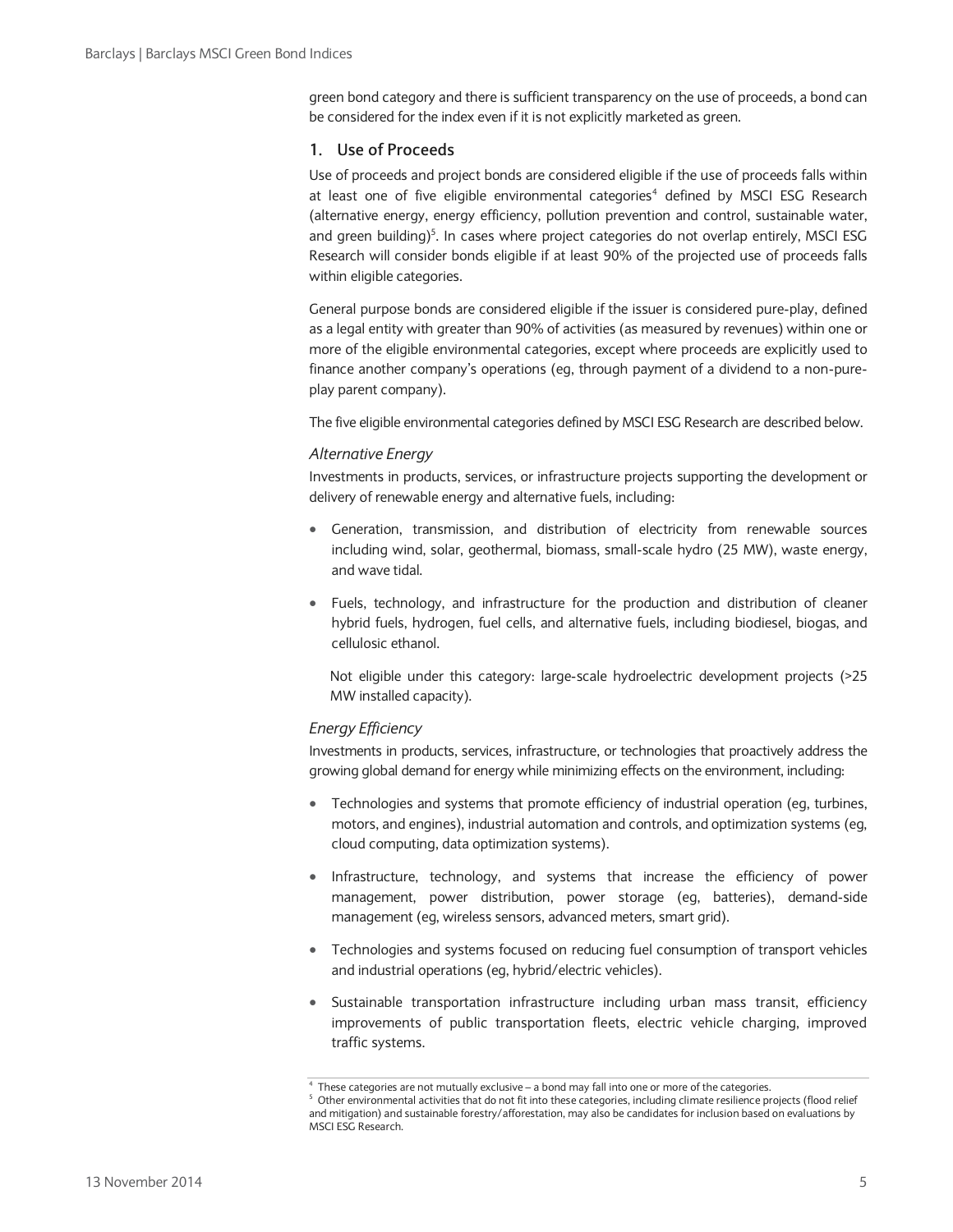• HVAC equipment and systems, architectural glass, efficient lighting, insulation, building automation and controls, and devices and systems designed to be utilized in the design and construction of environmentally sustainable buildings.

Not eligible under this category: corporate operational energy efficiency efforts, such as efficiency gains in manufacturing, transporting, or distributing standard products or services.

#### *Pollution Prevention and Control*

Products, services, or projects that support pollution prevention, waste minimization, or recycling as a means of alleviating the burden of unsustainable waste generation, including:

- Technologies, systems, and projects aiming to reduce air pollution (environmental IT, conventional pollution control systems, CCS).
- Projects to salvage, use, reuse, and recycle post-consumer waste products.
- Waste treatment and environmental remediation projects, including land treatment and brownfield cleanup, soil washing, chemical oxidation, bioremediation.
- Sustainable alternative materials including raw materials, paints, adhesives, etc. used primarily in the construction of environmentally sustainable buildings.

Not eligible under this category: landfill or incineration waste treatment projects without a specific waste-to-energy component.

#### *Sustainable Water*

Products, services, and projects that attempt to resolve water scarcity and water quality issues, including minimizing and monitoring current water use and demand increases, improving the quality of water supply, and improving the availability and reliability of water.

- Infrastructure and engineering projects developing new or repairing existing water and sanitation pipelines, including equipment and technology providers, resulting in improved quality and/or water use efficiency.
- Technologies and products that reduce, reuse, or recycle water as a means of conservation (smart metering devices, low-flow equipment, rainwater harvesting systems).
- Advanced materials, equipment, technologies, and services that filter or chemically treat wastewater for consumer or industrial use, including desalination.
- Investments in protection of land, forests, and other vegetation in the upper watershed as a means to improve the quality of water bodies and groundwater recharge areas .

Not eligible under this category: distribution of drinking water without measurable improvements to water quality, water efficiency, or climate change resilience component.

#### *Green Building*

Design, construction, redevelopment, retrofitting, or acquisition of 'green' certified properties – subject to local green building criteria, including:

- Properties that are certified as 'green' based on the local country's environmental performance standard (eg, based on Energy Star, NABERS >3, or equivalent) or environmental design standards (eg, LEED Certified, BREEAM, or local equivalent).
- Uncertified properties may also be considered eligible if they rank in the top 15% on energy efficiency measures relative to same-sector properties within the local market.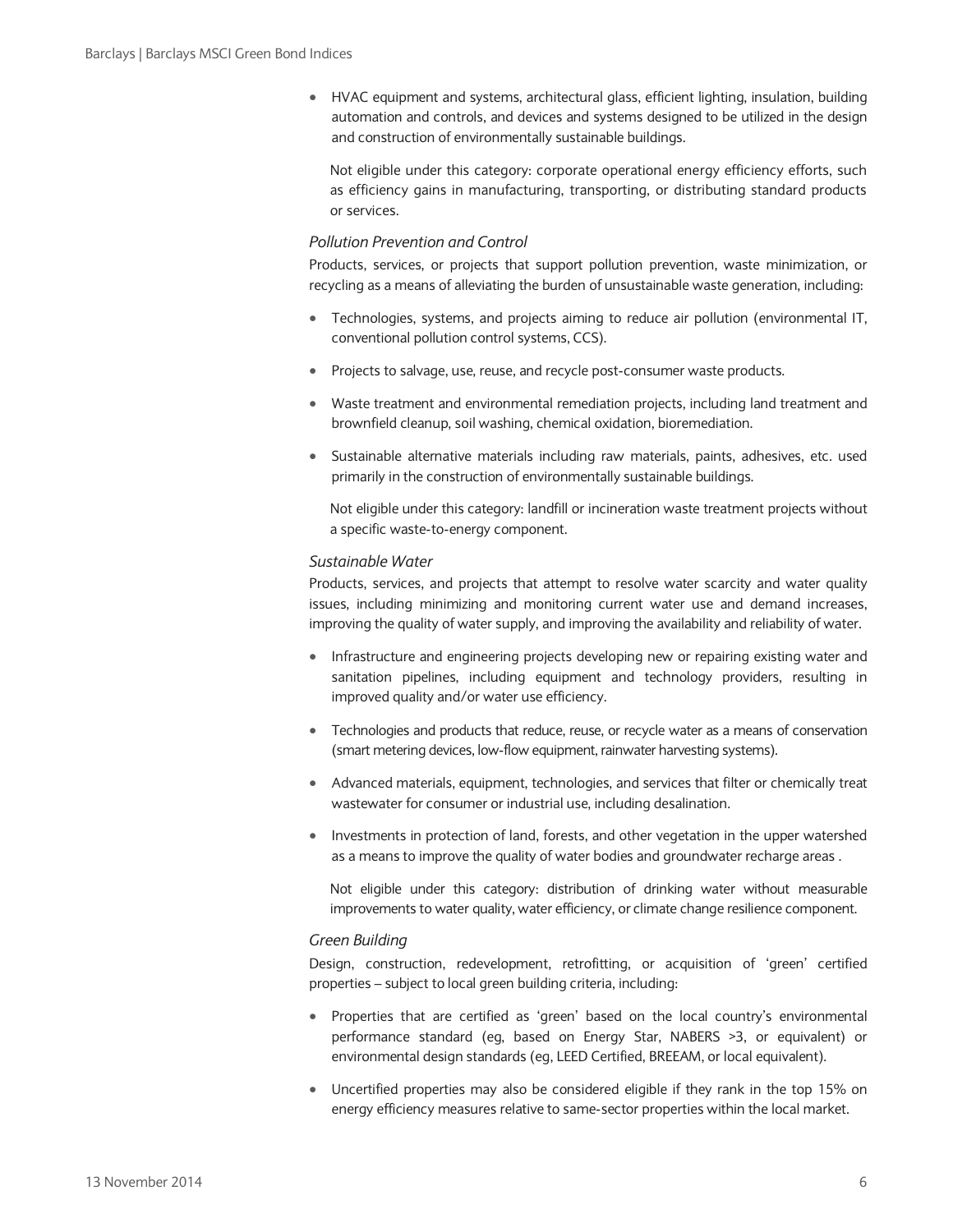Green Building criteria will be re-evaluated periodically, and we anticipate raising the standard to only include higher levels of certification (eg, LEED Gold and above) in the future.

#### FIGURE 4

#### **MSCI ESG Research Green Bond Use of Proceeds Categories and Sub-categories – Summary**

| <b>Green Bond Category</b>        | <b>Sub-Category</b>                                                                                                                                                                                                                                                                                                                                                                |
|-----------------------------------|------------------------------------------------------------------------------------------------------------------------------------------------------------------------------------------------------------------------------------------------------------------------------------------------------------------------------------------------------------------------------------|
| Alternative Energy                | Wind, Solar, Geothermal, Biomass, Waste Energy, Wave Tidal, Small Hydro (<25MW), Biogas, Bio-fuels (first and<br>second generation)                                                                                                                                                                                                                                                |
| <b>Energy Efficiency</b>          | Demand-Side Management, Battery, Fuel Cells/Hydrogen Systems, Smart Grid, Other Energy Storage,<br>Superconductors, Natural Gas Combined Heat & Power, LED Lighting, Compact Fluorescent Lighting, Insulation,<br>Hybrid/Electric Vehicles, Clean Transportation Infrastructure, Industrial Automation, IT Optimization Service &<br><i>Infrastructure</i>                         |
| Pollution Prevention &<br>Control | Environmental Remediation, Waste Treatment (excluding landfill and incineration), Reuse & Recycling of Waste, Low<br>Toxicity/VOC, Conventional Pollution Control                                                                                                                                                                                                                  |
| Sustainable Water                 | Water Infrastructure & Distribution (with impact on water quality and access), Rainwater Harvesting, Smart Metering<br>Devices, Drought-resistant Seeds, Desalinization, Waste Water Treatment, Water Recycling Equipment & Services,<br><b>Watershed Conservation Efforts</b>                                                                                                     |
| Green Building                    | Green Certified Residential and Commercial Properties based on local environmental performance standards (eq<br>Energy Star, NABERS >3, etc.), Green Certified Residential and Commercial Properties based on local environmental<br>design standards (eq LEED Certified, BREEAM, etc.), Uncertified Green Property Investments (top 15% energy efficiency<br>within local market) |

Source: MSCI ESG Research

#### **2. Process for Green Project Selection**

Bonds are considered eligible if the issuer clearly delineates the specific criteria and process for determining eligible projects or investments in the bond prospectus or supporting documentation (eg, green bond supplement, website, investor presentation, published third-party opinion).

Project criteria must outline either specific projects or the specific categories of activities to be financed. Examples of eligible criteria include "Alta Wind acquisition" or "installation of wind turbines, production of photovoltaic cells, and rehabilitation of municipal water infrastructure to reduce waste water discharge." Examples of non-eligible criteria include "green initiatives and other projects that contribute to environmental sustainability" without further definition.

A third-party opinion is not sufficient in the absence of clearly defined processes and criteria for project selection.

#### **3. Management of Proceeds**

A formal process to ring-fence net proceeds to the eligible use of proceeds must be disclosed in the bond prospectus or supporting documentation (as defined above). Eligible mechanisms to ring-fence net proceeds include: direct recourse to eligible revenues or assets (eg, a green securitized bond, green project bond, or green revenue bond); creation of a separate legal entity; creation of a sub-portfolio linked to the issuer's investment operations for eligible projects; or other auditable mechanism whereby the balance of tracked proceeds is reduced periodically by amounts matching investments made in eligible projects during that period.

Third-party verification by an external auditor is preferred but not required.

#### **4. Ongoing Reporting**

At issuance, the issuer must either report on eligible projects or state its commitment to report within one year of issuance. For reporting to be considered eligible, it must include one or more of the following: a list of specific projects/investments, including amount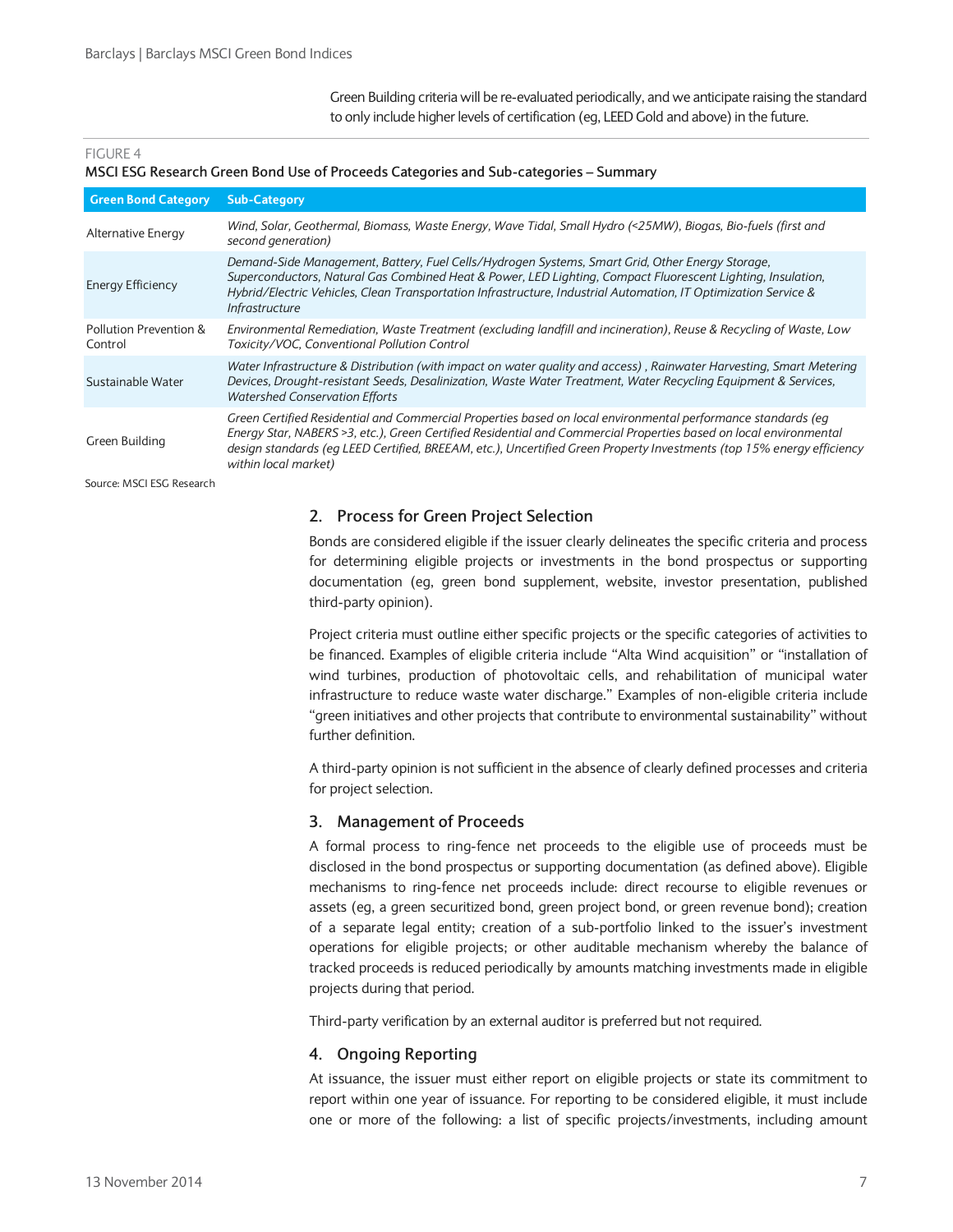disbursed to each individual project; aggregate project/investment categories, including amount disbursed to each project type; or quantitative or qualitative reporting on the environmental impact of the project pool (eg, green house gas emissions savings, reduction in water consumption, increased energy efficiency per unit of output, etc.).

Green bonds may be removed from the index if the issuer fails to report on the use of proceeds at least annually or if reporting indicates that investments fall outside of eligible categories.

#### **Exceptions**

Green bonds issued prior to 2014, before the launch of the Green Bond Principles, are subject only to criteria one (use of proceeds). General purpose bonds of pure-play issuers, defined as issuers deriving at least 90% of revenues from eligible environmental activities, are subject only to criteria one (use of proceeds) and four (ongoing reporting).

Many green bonds that have come to market since the formalization of the Green Bond Principles have clearly satisfied the four index inclusion criteria. However, there may be cases in which index eligibility may be less transparent. Examples of two different green bond evaluations where index eligibility is less certain are highlighted in Figures 5 and  $6<sup>6</sup>$ 

#### FIGURE 5

#### **Case Study: Index-Ineligible Issuer-Labeled "Green Bond"**

| <b>Green Bond</b><br><b>Criteria</b>                 | <b>Details and MSCI ESG Research Assessment</b>                                                                                                                                                                                                                                                                                                                                                                                                                                                                               |
|------------------------------------------------------|-------------------------------------------------------------------------------------------------------------------------------------------------------------------------------------------------------------------------------------------------------------------------------------------------------------------------------------------------------------------------------------------------------------------------------------------------------------------------------------------------------------------------------|
| Use of Proceeds                                      | The issuer states in supporting green bond documentation that "eligible projects could include green buildings, energy<br>efficiency in manufacturing processes, and waste water management".<br>Not considered eligible as "energy efficiency in manufacturing processes" is not considered an eligible environmental<br>category (Figure 4).                                                                                                                                                                                |
| <b>Process for Green</b><br><b>Project Selection</b> | The issuer states that "proceeds will be used to fund certain eligible projects. Examples of eligible projects may include,<br>among other projects, green buildings, waste water recycling, and green product development.<br>Not considered eligible as the criteria are not exhaustive (eq, "projects may include, among other projects") and<br>categories are not clearly defined (eg, no definition of "green product" or "green building" based on existing industry<br>standards or specific environmental criteria). |
| Management of<br>Proceeds                            | The issuer states that "proceeds will be credited to a special account that will support the company's funding of<br>eligible projects".<br>Considered eligible, even though more details could be given regarding how the issuer will ensure that proceeds are<br>properly ring-fenced.                                                                                                                                                                                                                                      |
| <b>Ongoing Reporting</b>                             | The issuer does not commit to ongoing reporting and does not report on initial use of proceeds.<br>Not considered eligible under reporting criteria.                                                                                                                                                                                                                                                                                                                                                                          |

Source: MSCI ESG Research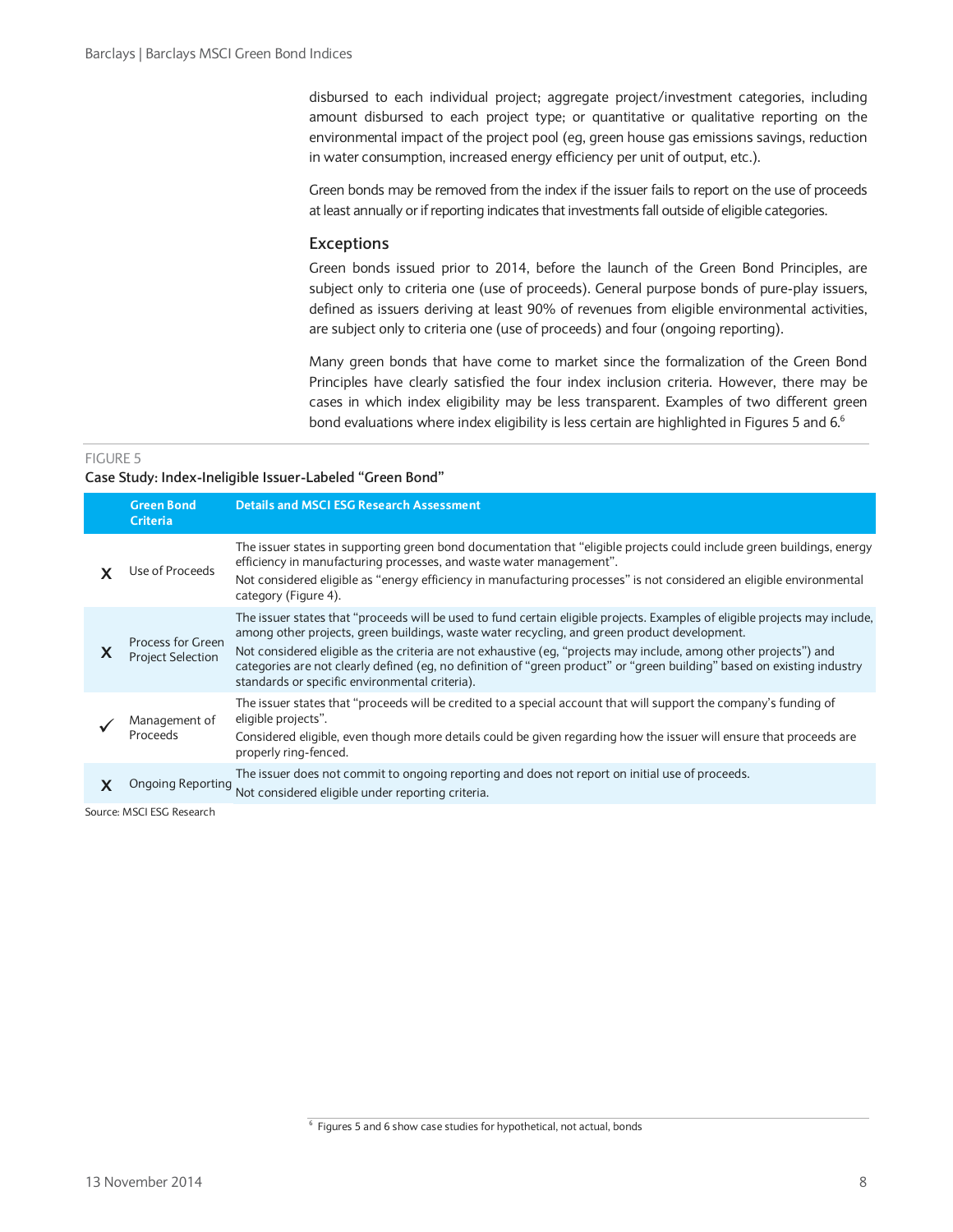#### **Case Study: Index-Eligible Unlabeled Green Bond by Pure-play Corporate Issuer**

|     | <b>Green Bond</b><br><b>Criteria</b>          | <b>Details and MSCI ESG Research Assessment</b>                                                                                                                                                                                                                                                                                                                                                                                                |
|-----|-----------------------------------------------|------------------------------------------------------------------------------------------------------------------------------------------------------------------------------------------------------------------------------------------------------------------------------------------------------------------------------------------------------------------------------------------------------------------------------------------------|
|     | Use of Proceeds                               | General purpose corporate bond issued by company that is entirely engaged in the manufacture of solar cells, with no<br>other lines of business.<br>The issuer is considered pure-play, as 100% of revenues are derived from an eligible environmental category<br>("Alternative Energy").                                                                                                                                                     |
| N/A | Process for Green<br><b>Project Selection</b> | This criterion is relaxed for pure-play issuers.                                                                                                                                                                                                                                                                                                                                                                                               |
| N/A | Management of<br>Proceeds                     | This criterion is relaxed for pure-play issuers.                                                                                                                                                                                                                                                                                                                                                                                               |
|     |                                               | Issuer reports on its lines of business and environmental performance on an annual basis.<br>Considered eligible on reporting criteria.<br>Ongoing Reporting Note that the bond could be removed from the index if MSCI ESG Research finds evidence of a significant drift in the<br>company's business model or acquisition of businesses in other non-eligible categories, whereby the issuer would no<br>longer be classified as pure-play. |

Source: MSCI ESG Research

## Index Rules: Fixed Income Criteria

*Green Bond Index bonds must also be US Aggregate or Global Aggregate eligible if greater than one year to maturity*

Once a security has been defined as a green bond, additional fixed income eligibility rules are applied with the goal of making the benchmark appropriately representative of the market from a bond investor's perspective. Many of rules for the Green Bond Index mirror eligibility criteria used for widely used broad market benchmarks such as the Barclays Global Aggregate Index. Green Bonds must be US Aggregate or Global Aggregate eligible or have been eligible for those indices prior to falling below their one year remaining to maturity requirement.

- **Sector:** Corporate, government-related, and securitized bonds are eligible for the Green Bond Index, provided they meet all other eligibility criteria.
	- Current index eligible issuance is primarily from government-related (ie, supranational) and corporate issuers, but asset-backed securities (ABS) with green underlying collateral may also qualify.
	- Taxable municipals are eligible for the Green Bond Index, but tax-exempt securities are not.

#### FIGURE 7

#### **Barclays MSCI Green Bond Index by Sector**

| <b>Sector</b>          | <b>Count</b> | <b>Market Value (%)</b> | <b>Market Value</b><br>(\$bn) | <b>Yield to</b><br><b>Worst</b> | <b>OAD</b> | <b>OAS</b> | <b>ESG Quality</b> | <b>Index Rating</b> |
|------------------------|--------------|-------------------------|-------------------------------|---------------------------------|------------|------------|--------------------|---------------------|
| Government-Related     | 24           | 69.9                    | 25.6                          | 1.49                            | 5.90       | 56         | AA/A               | AA2/AA3             |
| Agency                 | 8            | 26.7                    | 9.8                           | 1.04                            | 5.39       | 31         | AAA/AA             | AAA/AA1             |
| <b>Local Authority</b> | 3            | 6.0                     | 2.2                           | 0.97                            | 5.50       | 37         | AA/A               | AA1/AA2             |
| Supranational          | 13           | 37.2                    | 13.6                          | 2.02                            | 10.46      | 62         | A                  | AA <sub>2</sub>     |
| Corporate              | 16           | 28.8                    | 10.6                          | 0.94                            | 4.50       | 21         | AAA/AA             | AAA                 |
| Utility                | 11           | 1.0                     | 0.4                           | 2.61                            | 7.35       | 120        | A/BBB              | A3/BAA1             |
| Financial              | 5            | 20.4                    | 7.5                           | 3.90                            | 15.31      | 98         | <b>NR</b>          | AAA                 |
| Securitized            |              | 7.3                     | 2.7                           | 2.80                            | 7.61       | 134        | A/BBB              | A3/BAA1             |
| ABS                    |              | 1.3                     | 0.5                           | 1.91                            | 5.50       | 84         | AA/A               | A2/A3               |
| Total                  | 49           | 100.0%                  | 36.7                          |                                 |            |            |                    |                     |

Note: Data as of November 2014. Source: MSCI ESG Research, Barclays Research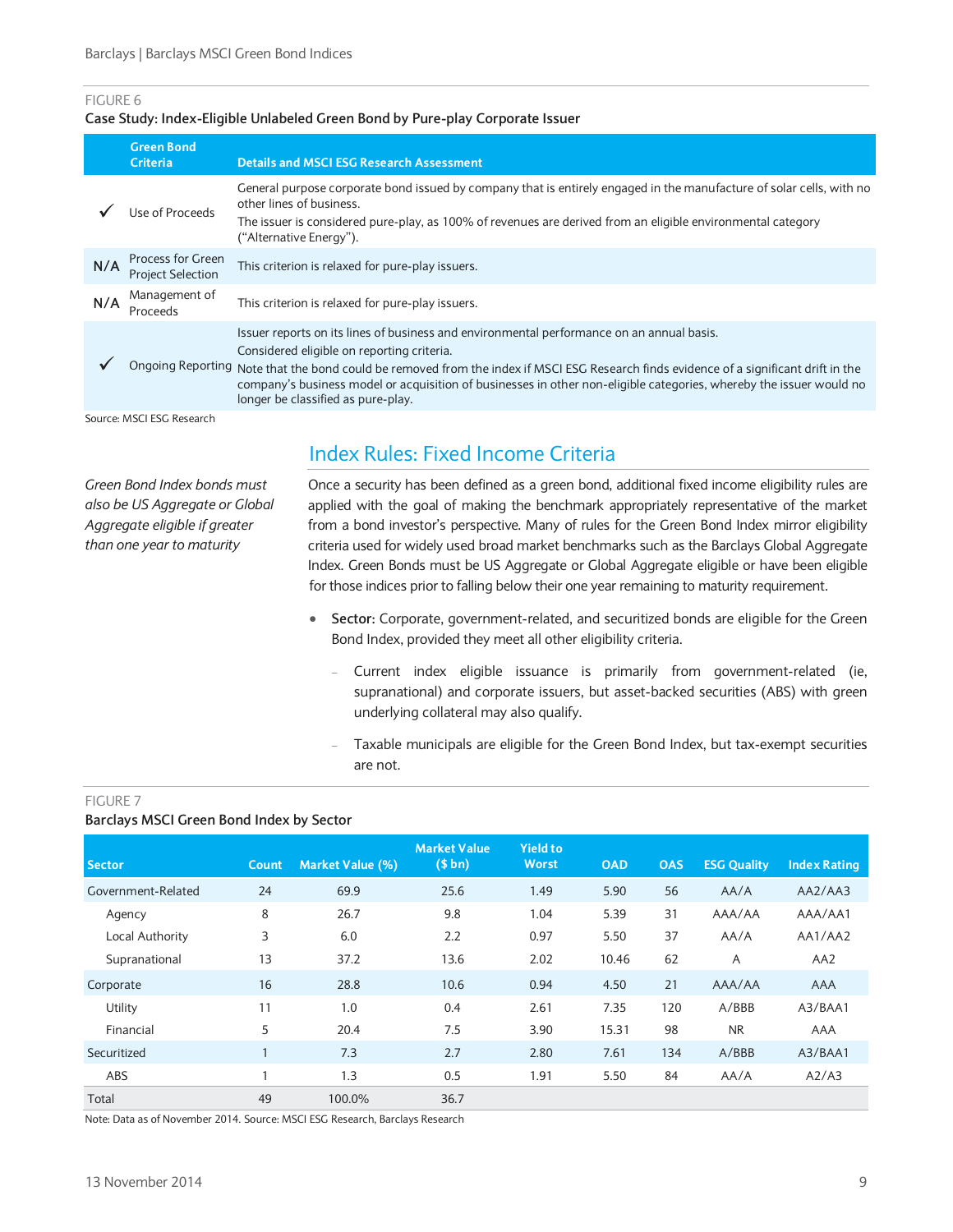- **Currency**: The Green Bond Index is a multi-currency benchmark that includes local currency debt markets tracked by the Barclays Global Aggregate Index.<sup>7</sup> Not every eligible currency will have bonds that qualify for the Green Bond Index.
	- − **Americas**: USD, CAD, MXN, CLP
	- − **EMEA**: EUR, GBP, CHF, CZK, DKK, ILS, NOK, PLN, RUB, SEK, ZAR, TRY
	- − **Asian-Pacific:** JPY, AUD, HKD, KRW, NZD, SGD, MYR, THB

**Barclays MSCI Green Bond Index by Currency** 

| <b>Currency</b> | <b>Count</b> | <b>Market Value %</b> | Market Value (\$ bn) |
|-----------------|--------------|-----------------------|----------------------|
| <b>EUR</b>      | 14           | 48.5                  | 17.8                 |
| <b>USD</b>      | 23           | 36.5                  | 13.4                 |
| CAD             | 5            | 5.5                   | 2.0                  |
| <b>SEK</b>      | 3            | 4.1                   | 1.5                  |
| <b>GBP</b>      | 2            | 3.6                   | 1.3                  |
| CHF             | 1            | 1.1                   | 0.4                  |
| <b>AUD</b>      | 1            | 0.7                   | 0.3                  |
| Total           | 49           | 100.0                 | 36.7                 |

Note: Data as of November 2014. Source: Barclays Research

• **Amount Outstanding**: Fixed minimum issue sizes are set for all local currency markets. To ensure investability, the Green Bond Index will have the same minimum amount outstanding as the flagship Barclays Global Aggregate and US Aggregate Indices, which are set for each local currency based on market-specific issuance patterns and benchmark issuance sizes.

Early green bond issuance tended to be in smaller denominations, but the average size has been quickly increasing as the green bond market has evolved. Established development bank and supranational issuers have historically issued relatively large bonds, but in recent times it has been more common for new issuers to come to market with benchmark-sized issues, which are often oversubscribed.

#### FIGURE 9

**Fixed Minimum Issue Sizes for Local Currency Markets**

| <b>Currency</b>                   | <b>Minimum Issue Size</b> |
|-----------------------------------|---------------------------|
| <b>USD</b>                        | 250 <sub>mn</sub>         |
| CAD, EUR, CHF, AUD                | 300 <sub>mn</sub>         |
| <b>GBP</b>                        | 200 <sub>mn</sub>         |
| <b>JPY</b>                        | 35 <sub>bn</sub>          |
| DKK, NOK, PLN, ZAR, ILS, HKD, MYR | 2 <sub>bn</sub>           |
| <b>SEK</b>                        | 2.5 <sub>bn</sub>         |
| CZK, THB                          | 10 <sub>bn</sub>          |
| NZD, SGD                          | 500 <sub>mn</sub>         |
| <b>CLP</b>                        | 100 <sub>bn</sub>         |
| <b>KRW</b>                        | 500 <sub>bn</sub>         |
| Country Douglass Departure        |                           |

Source: Barclays Research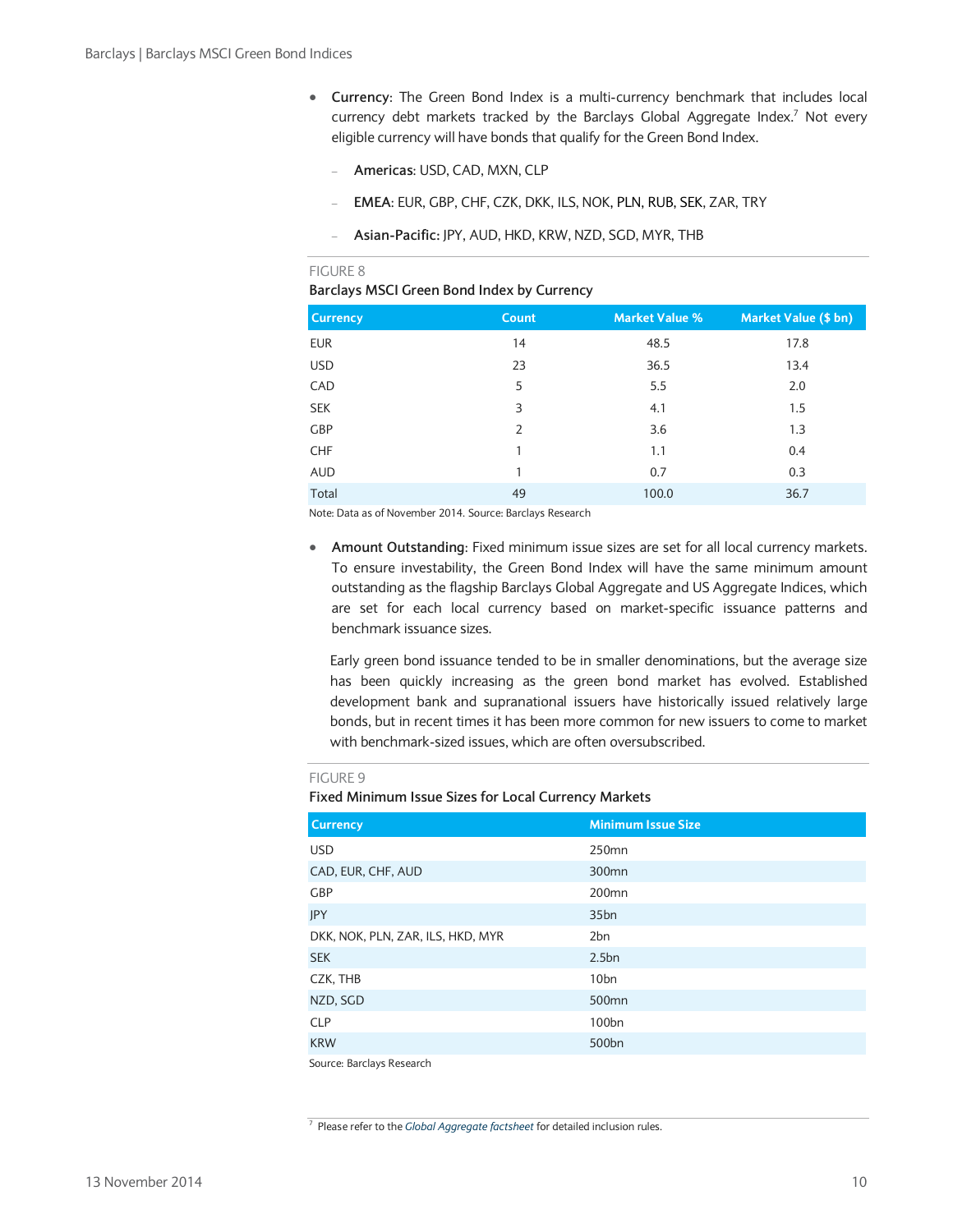- **Credit Quality**: The green bond Index includes only investment-grade bonds with a credit quality rating of Baa3/BBB- or higher, using the middle rating of Moody's, Fitch, and S&P. Green issuance in benchmark size thus far has almost exclusively been from investment-grade issuers.
- **Coupon Type**: The index includes fixed rate securities only, which includes fixed rate, zero coupon, step-up coupon and callable fixed-to-floating bonds. Note that bonds with a step-up coupon with predetermined schedules are eligible, and callable fixed-tofloating bonds are eligible during their fixed-rate term only.
- **Security Type**: Inflation-linked, convertible and government securities (ie, Bills, Strips and Treasury bonds) are ineligible for the Green Bond Index. Retail bonds, private placements and bonds without a third-party pricing source are also ineligible.
- **Maturity**: Unlike other Barclays Aggregate bond Indices, the Green Bond Index does not have a 1-year minimum time to maturity and will hold bonds until final maturity. During our consultation, market participants indicated that they typically hold Green Bonds to maturity. Therefore, the inclusion of Green Bonds to maturity within the indices is designed to accommodate this market practise by not forcing unwanted turnover.

#### **Top Five Issuers by Market Value for Green Bond Index**

| <b>Ticker</b> | <b>Description</b>           | <b>Sector</b> | # Bonds | <b>Market Value</b><br>\$bn) | <b>Market Value</b><br>$\frac{9}{6}$ | <b>ESG Quality</b> |
|---------------|------------------------------|---------------|---------|------------------------------|--------------------------------------|--------------------|
| EIB           | European Investment Bank     | Supranational | 6       | 7.2                          | 19.6%                                | AA                 |
| KFW           | Kredit Fuer Weideraufbau     | Agency        | ∠       | 3.4                          | 9.2%                                 | AAA                |
| <b>GSZFP</b>  | Gaz de France                | Utility       |         | 3.3                          | $9.0\%$                              | A                  |
| <b>IBRD</b>   | World bank                   | Supranational | 6       | 2.7                          | 7.4%                                 | AA                 |
| IFC           | International Financing Corp | Supranational | 3       | 2.5                          | 6.8%                                 | AAA                |

Note: Data as of November 2014. Source: MSCI ESG Research, Barclays Research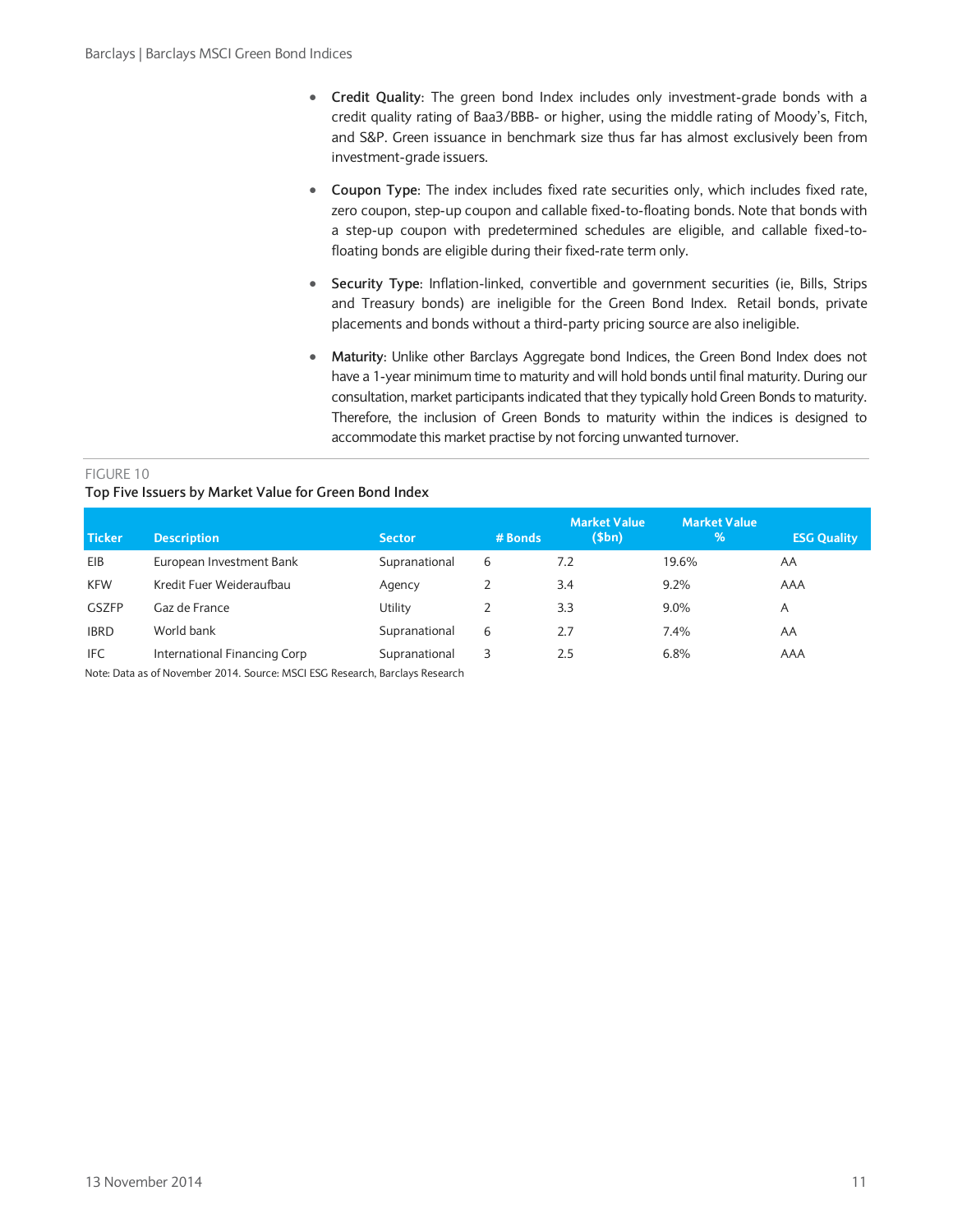## **Barclays MSCI Green Bond Flagship Index Composition, as of November 2014**

|                                         |                                         |                   |                                |               |                 |                                                    |                             |                       |                                    | <b>Use of Proceeds</b>                |                                    |                                 |             |
|-----------------------------------------|-----------------------------------------|-------------------|--------------------------------|---------------|-----------------|----------------------------------------------------|-----------------------------|-----------------------|------------------------------------|---------------------------------------|------------------------------------|---------------------------------|-------------|
| <b>ISIN</b>                             | <b>Issuer</b>                           | <b>Issue Date</b> | <b>Maturity</b><br><b>Date</b> | <b>Coupon</b> | <b>Currency</b> | <b>Amount</b><br><b>Outstanding</b><br>(Local, bn) | <b>MV</b><br>$($ \$, bn $)$ | Alt.<br><b>Energy</b> | <b>Energy</b><br><b>Efficiency</b> | <b>Pollution</b><br><b>Prevention</b> | <b>Sustainable</b><br><b>Water</b> | <b>Green</b><br><b>Building</b> | <b>ISIN</b> |
| Govt Related - Agencies                 |                                         |                   |                                |               |                 |                                                    |                             |                       |                                    |                                       |                                    |                                 |             |
| XS1111084718                            | AGENCE FRANCAISE DE DEVELOPPEM          | 10-Sep-14         | 17-Sep-24                      | 1.375         | <b>EUR</b>      | 1.0                                                | 1.3                         | ✓                     | $\checkmark$                       | ü                                     |                                    |                                 |             |
| US30216BER96                            | EXPORT DEVELOPMENT CANADA               | 23-Jan-14         | 30-Jan-17                      | 0.875         | <b>USD</b>      | 0.3                                                | 0.3                         | $\checkmark$          | $\checkmark$                       | ✓                                     | ✓                                  |                                 |             |
| FR0011637586                            | ELECTRICITE DE FRANCE SA                | 20-Nov-13         | 27-Apr-21                      | 2.25          | <b>EUR</b>      | 1.4                                                | 1.9                         | $\checkmark$          |                                    |                                       |                                    |                                 |             |
| US302154BG39                            | EXPORT-IMPORT BANK OF KOREA             | 20-Feb-13         | 27-Feb-18                      | 1.75          | <b>USD</b>      | 0.5                                                | 0.5                         | ✓                     | $\checkmark$                       |                                       | ✓                                  |                                 |             |
| XS1084043451                            | <b>HERA SPA</b>                         | 26-Jun-14         | 04-Jul-24                      | 2.375         | <b>EUR</b>      | 0.5                                                | 0.7                         | ✓                     | $\checkmark$                       | ✓                                     | ✓                                  |                                 |             |
| US50048MBM10                            | KOMMUNALBANKEN AS                       | 06-Nov-13         | 21-Nov-16                      | 0.75          | <b>USD</b>      | 0.5                                                | 0.5                         | $\checkmark$          | $\checkmark$                       | ✓                                     | ✓                                  |                                 |             |
| XS1087815483                            | <b>KFW</b>                              | 15-Jul-14         | 22-Jul-19                      | 0.375         | <b>EUR</b>      | 1.5                                                | 1.9                         | ✓                     |                                    |                                       |                                    |                                 |             |
| XS0993154748                            | NEDERLANDSE FINANCIERINGS MAAT          | 05-Nov-13         | 13-Nov-18                      | 1.25          | <b>EUR</b>      | 0.5                                                | 0.7                         | ✓                     | $\checkmark$                       | ✓                                     | ✓                                  |                                 |             |
| XS1083955911                            | NEDERLANDSE WATERSCHAPSBANK NV          | 26-Jun-14         | 03-Jul-19                      | 0.625         | <b>EUR</b>      | 0.5                                                | 0.6                         | ✓                     | ✓                                  |                                       | ✓                                  |                                 |             |
| US500769GF56                            | <b>KFW</b>                              | 07-Oct-14         | 15-Oct-19                      | 1.75          | <b>USD</b>      | 1.5                                                | 1.5                         | ✓                     |                                    |                                       |                                    |                                 |             |
| <b>Covt Related - Local Authorities</b> |                                         |                   |                                |               |                 |                                                    |                             |                       |                                    |                                       |                                    |                                 |             |
| US254845JZ44                            | DISTRICT OF COLUMBIA WATER & S          | 23-Jul-14         | 01-Oct-14                      | 4.814         | <b>USD</b>      | 0.4                                                | 0.4                         |                       |                                    |                                       | ✓                                  |                                 |             |
| FR0011225325                            | <b>REGION OF ILE DE FRANCE</b>          | 20-Mar-12         | 27-Mar-24                      | 3.625         | <b>EUR</b>      | 0.4                                                | 0.5                         | ✓                     | ✓                                  |                                       |                                    | ✓                               |             |
| FR0011858323                            | REGION OF ILE DE FRANCE                 | 14-Apr-14         | 24-Apr-26                      | 2.375         | <b>EUR</b>      | 0.6                                                | 0.8                         | ✓                     | ✓                                  |                                       | ✓                                  |                                 |             |
|                                         | CA68323ACW23 PROVINCE OF ONTARIO CANADA | 02-Oct-14         | 09-Oct-18                      | 1.75          | CAD             | 0.5                                                | 0.4                         |                       | ✓                                  |                                       |                                    |                                 |             |
| <b>Covt Related - Supranational</b>     |                                         |                   |                                |               |                 |                                                    |                             |                       |                                    |                                       |                                    |                                 |             |
| US00828EAX76                            | AFRICAN DEVELOPMENT BANK                | 10-Oct-13         | 18-Oct-16                      | 0.75          | <b>USD</b>      | 0.5                                                | 0.5                         | $\checkmark$          |                                    | ✓                                     | ✓                                  |                                 |             |
| US29874QCN25                            | EUROPEAN BANK FOR RECONSTRUCTI          | 10-Sep-13         | 10-Apr-18                      | 1.625         | <b>USD</b>      | 0.3                                                | 0.3                         | $\checkmark$          | $\checkmark$                       | ✓                                     | ✓                                  |                                 |             |
| XS0773059042                            | EUROPEAN INVESTMENT BANK                | 10-Apr-12         | 23-Apr-19                      | 3             | <b>SEK</b>      | 3.8                                                | 0.6                         | ✓                     | ✓                                  |                                       |                                    |                                 |             |
| LU0953782009                            | EUROPEAN INVESTMENT BANK                | $11$ -Jul-13      | 15-Nov-19                      | 1.375         | <b>EUR</b>      | 2.6                                                | 3.5                         | $\checkmark$          | ✓                                  |                                       |                                    |                                 |             |
| CH0233004172                            | EUROPEAN INVESTMENT BANK                | 08-Jan-14         | 04-Feb-25                      | 1.625         | <b>CHF</b>      | 0.4                                                | 0.4                         | ✓                     | ✓                                  |                                       |                                    |                                 |             |
| XS1051861851                            | EUROPEAN INVESTMENT BANK                | 26-Mar-14         | 07-Mar-20                      | 2.25          | <b>GBP</b>      | 0.5                                                | 0.8                         | ✓                     | ✓                                  |                                       |                                    |                                 |             |
| XS1107718279                            | EUROPEAN INVESTMENT BANK                | 03-Sep-14         | 13-Nov-26                      | 1.25          | <b>EUR</b>      | 0.8                                                | 0.9                         | $\checkmark$          | $\checkmark$                       |                                       |                                    |                                 |             |
| XS0398811959                            | <b>INTERNATIONAL BANK FOR RECONST</b>   | 05-Nov-08         | 12-Nov-14                      | 3.5           | <b>SEK</b>      | 3.4                                                | 0.5                         | ✓                     | ✓                                  |                                       |                                    |                                 |             |
| US45905UNJ96                            | <b>INTERNATIONAL BANK FOR RECONST</b>   | 09-Aug-13         | 24-Aug-15                      | 0.375         | <b>USD</b>      | 0.6                                                | 0.6                         | $\checkmark$          | $\checkmark$                       |                                       |                                    |                                 |             |
| XS1047440448                            | <b>INTERNATIONAL BANK FOR RECONST</b>   | 13-Mar-14         | 20-Mar-17                      | 0.25          | <b>EUR</b>      | 0.6                                                | 0.7                         | ✓                     | $\checkmark$                       |                                       |                                    |                                 |             |
| AU3CB0220424                            | <b>INTERNATIONAL BANK FOR RECONST</b>   | 16-Apr-14         | 29-Apr-19                      | 3.5           | <b>AUD</b>      | 0.3                                                | 0.3                         | ✓                     | ✓                                  |                                       |                                    |                                 |             |
| US45950VBV71                            | <b>INTERNATIONAL FINANCE CORP</b>       | 26-Apr-12         | 15-May-15                      | 0.5           | <b>USD</b>      | 0.5                                                | 0.5                         | ✓                     | ✓                                  |                                       |                                    |                                 | ✓           |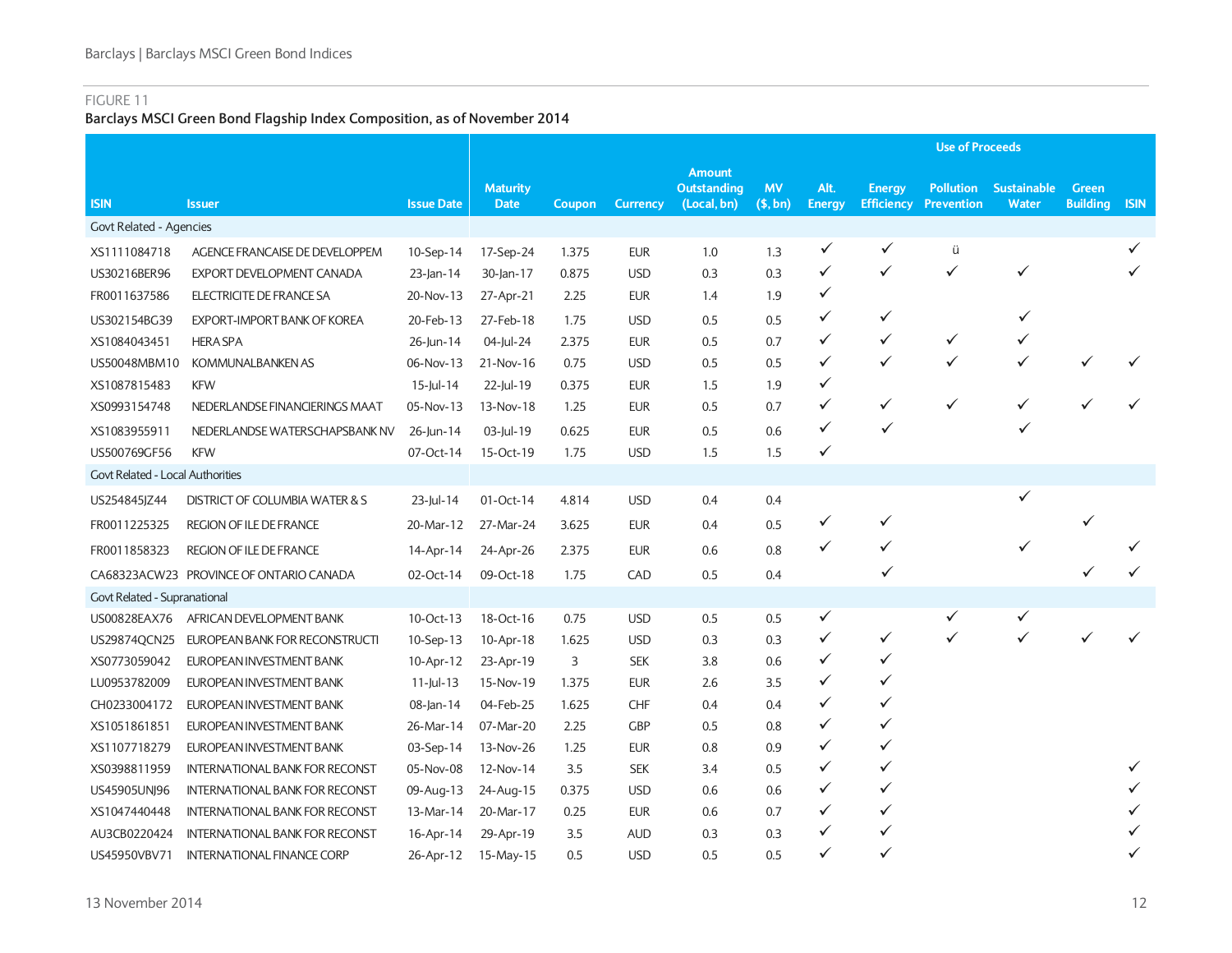#### Barclays | Barclays MSCI Green Bond Indices

| US45950VCJ35           | <b>INTERNATIONAL FINANCE CORP</b>           | 13-Feb-13 | 16-May-16    | 0.5   | <b>USD</b> | 1.0 | 1.0 | ✓            | ✓            |   |              |   |
|------------------------|---------------------------------------------|-----------|--------------|-------|------------|-----|-----|--------------|--------------|---|--------------|---|
| US45950VCP94           | <b>INTERNATIONAL FINANCE CORP</b>           | 04-Nov-13 | 15-Nov-16    | 0.625 | <b>USD</b> | 1.0 | 1.0 | ✓            | $\checkmark$ |   |              | ✓ |
|                        | US298785GQ39 EUROPEAN INVESTMENT BANK       | 07-Oct-14 | 15-Oct-24    | 2.5   | <b>USD</b> | 1.0 | 1.0 | ✓            |              |   |              |   |
| US45905UQE72           | <b>INTERNATIONAL BANK FOR RECONST</b>       | 17-Sep-14 | 23-Sep-16    | 0.65  | <b>USD</b> | 0.3 | 0.2 | ✓            | ✓            |   |              | T |
| XS1078475024           | <b>INTERNATIONAL BANK FOR RECONST</b>       | 11-Jun-14 | 23-Jun-19    | 1.375 | <b>SEK</b> | 3.5 | 0.5 | ✓            | ✓            |   |              | T |
|                        | US65562QAW50 NORDIC INVESTMENT BANK         | 22-Sep-14 | 30-Sep-21    | 2.25  | <b>USD</b> | 0.5 | 0.5 | $\checkmark$ | $\checkmark$ | ✓ | $\checkmark$ |   |
| Corporate - Financial  |                                             |           |              |       |            |     |     |              |              |   |              |   |
| US06051GEZ81           | <b>BANK OF AMERICA CORP</b>                 | 18-Nov-13 | 21-Nov-16    | 1.35  | <b>USD</b> | 0.5 | 0.5 | $\checkmark$ | $\checkmark$ |   | $\checkmark$ |   |
| US75884RAT05           | <b>REGENCY CENTERS LP</b>                   | 13-May-14 | 15-Jun-24    | 3.75  | <b>USD</b> | 0.3 | 0.3 |              |              |   |              |   |
| CA891145N340           | TORONTO-DOMINION BANK/THE                   | 28-Mar-14 | 03-Apr-17    | 1.824 | CAD        | 0.5 | 0.4 | $\checkmark$ |              |   |              |   |
| XS1038708522           | UNIBAIL-RODAMCO SE                          | 19-Feb-14 | 26-Feb-24    | 2.5   | <b>EUR</b> | 0.8 | 1.0 |              |              |   |              |   |
| US929043AH00           | <b>VORNADO REALTY LP</b>                    | 09-Jun-14 | 30-Jun-19    | 2.5   | <b>USD</b> | 0.5 | 0.5 |              |              |   |              |   |
| Corporate - Utility    |                                             |           |              |       |            |     |     |              |              |   |              |   |
| CA05573YAC53           | <b>BROOKFIELD RENEWABLE ENERGY PA</b>       | 25-Nov-09 | 30-Nov-16    | 6.132 | CAD        | 0.3 | 0.3 | $\checkmark$ |              |   |              |   |
| CA05573YAD37           | <b>BROOKFIELD RENEWABLE ENERGY PA</b>       | 07-Oct-10 | 13-Oct-20    | 5.14  | CAD        | 0.5 | 0.4 | ✓            |              |   |              |   |
| CA05572ZAA71           | <b>BROOKFIELD RENEWABLE ENERGY PA</b>       | 31-Jan-12 | 07-Feb-22    | 4.79  | CAD        | 0.4 | 0.4 | ✓            |              |   |              |   |
|                        | US83416WAA18 SOLAR STAR FUNDING LLC         | 20-Jun-13 | 30-Jun-35    | 5.375 | <b>USD</b> | 1.0 | 1.1 | ✓            |              |   |              |   |
| US89054XAA37           | TOPAZ SOLAR FARMS LLC                       | 16-Feb-12 | 30-Sep-39    | 5.75  | <b>USD</b> | 0.9 | 0.9 | ✓            |              |   |              |   |
| US89054XAB10           | TOPAZ SOLAR FARMS LLC                       | 10-Apr-13 | 30-Sep-39    | 4.875 | <b>USD</b> | 0.3 | 0.3 | ✓            |              |   |              |   |
| XS0995413340           | <b>GREATER GABBARD OFTO PLC</b>             | 26-Nov-13 | 29-Nov-32    | 4.137 | <b>GBP</b> | 0.3 | 0.5 | ✓            |              |   |              |   |
| FR0011911239           | <b>GDF SUEZ</b>                             | 12-May-14 | 19-May-20    | 1.375 | <b>EUR</b> | 1.2 | 1.6 | ✓            | ✓            |   |              |   |
| FR0011911247           | <b>GDF SUEZ</b>                             | 12-May-14 | 19-May-26    | 2.375 | <b>EUR</b> | 1.3 | 1.7 | ✓            |              |   |              |   |
| XS0942102673           | HERO ASIA INVESTMENT LTD                    | 05-Aug-13 | 12-Aug-16    | 3.25  | <b>USD</b> | 0.3 | 0.3 | ✓            |              |   |              |   |
| Corporate - Industrial |                                             |           |              |       |            |     |     |              |              |   |              |   |
| US575718AE16           | MASSACHUSETTS INSTITUTE OF TEC              | 22-Sep-14 | $01$ -Jul-38 | 3.959 | <b>USD</b> | 0.4 | 0.4 |              |              |   | ✓            |   |
| Securitized - ABS      |                                             |           |              |       |            |     |     |              |              |   |              |   |
|                        | US89231MAC91 TOYOTA AUTO RECEIVABLES 2014-A | 19-Mar-14 | 15-Dec-17    | 0.67  | <b>USD</b> | 0.5 | 0.5 |              | ✓            |   |              |   |

Note: Data as of November 2014. Source: MSCI ESG Research, Barclays Research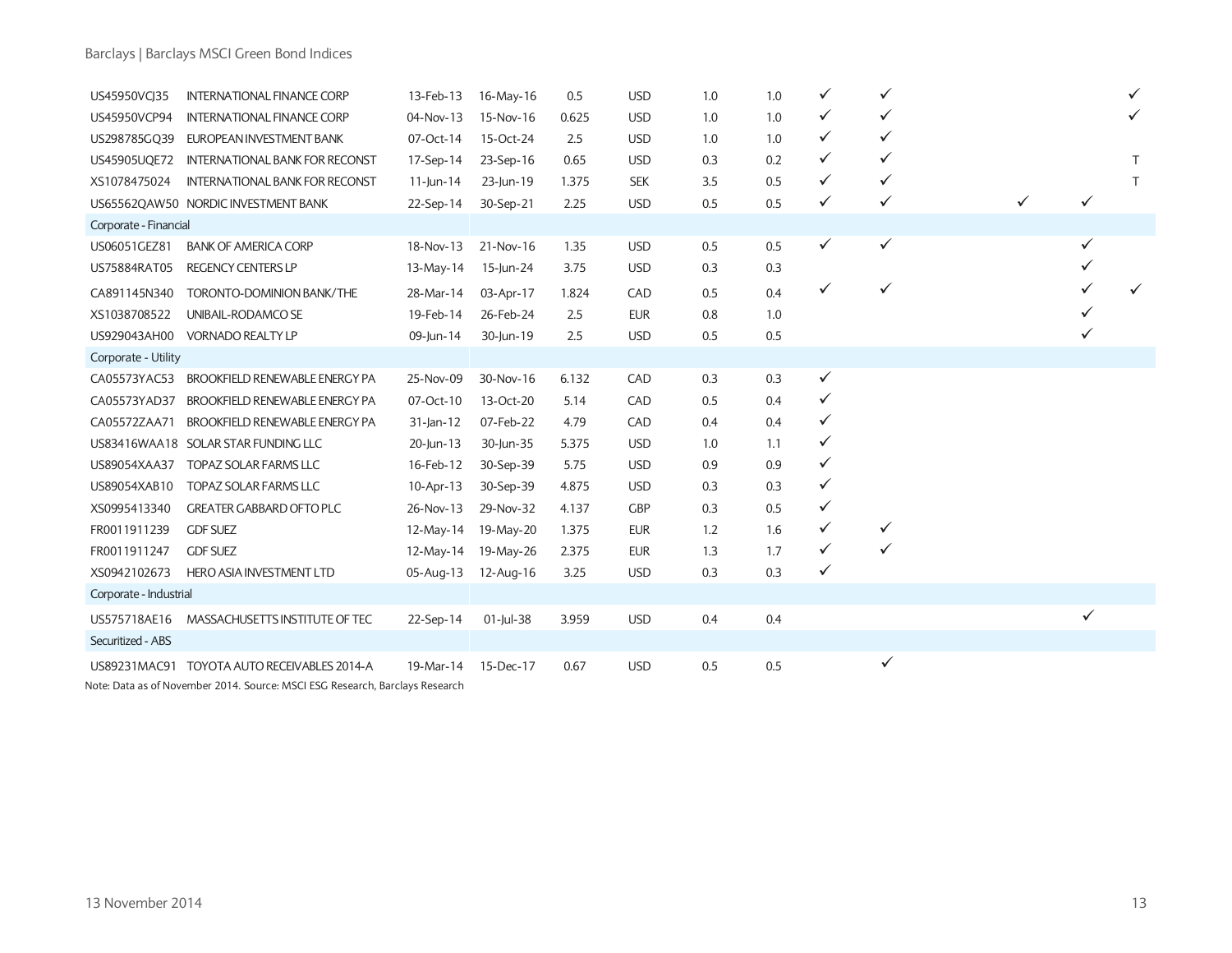#### **Index Rebalancing**

The general *[core index rules and mechanics](https://live.barcap.com/go/publications/content?contentPubID=FC2053397)* applied to Barclays' flagship aggregate indices will be used within the Barclays MSCI Green Bond index family. Additional rebalancing considerations are required for the independent determination of eligible green bond candidates on a monthly basis.

#### *Monthly Green Bond Evaluation Date*

The list of green bonds evaluated by MSCI ESG research is set on the twenty-fifth calendar day of each month (the Green Bond Evaluation Date). This list includes all securities that have been previously evaluated by MSCI ESG Research and classified as green bonds, as well as bonds evaluated since the previous Green Bond Evaluation Date that have been newly classified as green bonds.

MSCI evaluations must be completed by the Green Bond Evaluation Date to qualify for index inclusion at the next index rebalancing:

- Bonds issued prior to the Green Bond Evaluation Date that are still under review by MSCI ESG research as of the Green Bond Evaluation Date will not be eligible for the Green Bond Index at the next monthly rebalancing.8
- Bonds issued after the Green Bond Evaluation Date but prior to month-end will also not be eligible for the index at the month-end rebalancing.

#### *Monthly Index Rebalancing Date*

The Barclays MSCI Green Bond Index is rebalanced on a monthly basis on the last business day of each month. For each index, two populations of securities are maintained daily: a fixed returns universe, which is held constant throughout the month and used to compute returns, and a statistics universe<sup>9</sup>, which projects the next month's index composition based on current eligibility. For Green Bond Indices, new issues *will not* be added to the statistics universe until after the Green Bond Evaluation Date. On the last business day of the month (the rebalancing date), the composition of the latest statistics universe becomes the returns universe for the following month.

#### **Index Variants**

In addition to the flagship indices, sub-indices will be available by currency, purpose (use of proceeds), maturity, sector, and credit quality. Variants incorporating ESG themes (excluding MSCI ESG Quality rating of CCC or MSCI ESG Impact Monitor "red") and SRI themes (excluding issuers with business involvement in nuclear power, GMOs, or controversial weapons) will also be available. Please see Figure 12 for a full list of subindices available.

<sup>8</sup> Bonds from new issuers will generally require extra scrutiny to ensure that they belong in the Green Bond Index universe. Therefore, these issues may not be included in the index in the following month. Established issuers that have a proven track record of issuing green bonds (eg, development banks) and issue close to or on the green bond evaluation date will be included on the Monthly Green Bond Eligibility List.

<sup>&</sup>lt;sup>9</sup> The Green Bond index statistics universe can change throughout the month as bonds become ineligible due to fixed income criteria evaluation. For example, if a Green Bond index credit rating falls below investment grade, it will exit the index. However, the green bond index statistics universe will only be updated on the Green Bond Evaluation Date to reflect eligibility according to green bond criteria. Therefore, from the Green Bond Evaluation date until month-end, the statistics universe will be fixed with respect to the Green Bond criteria and may only change subject to ineligibility according to the fixed income criteria.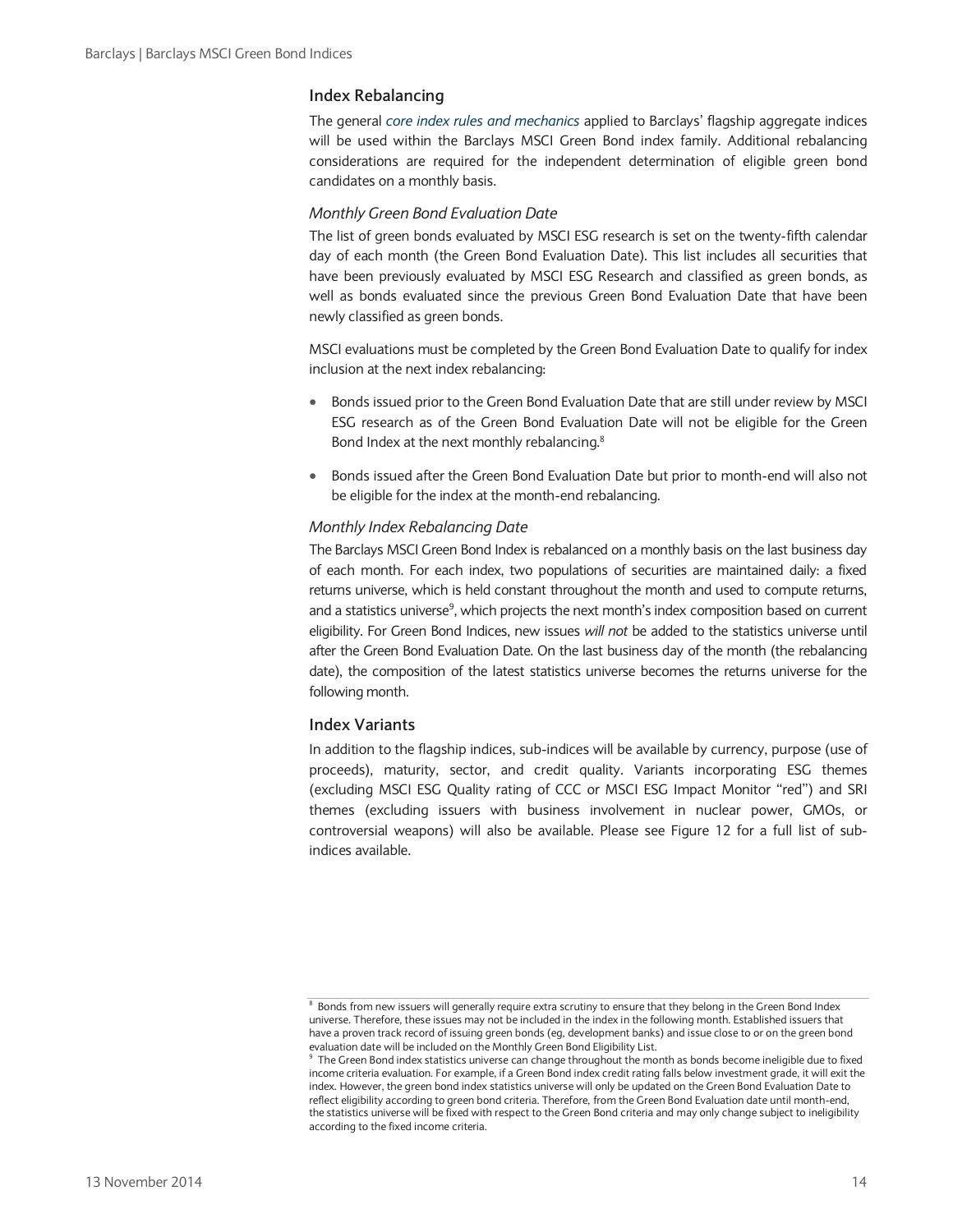|                                      | <b>Available Sub-Indices</b> |                           |                 |                       |                            |  |  |  |
|--------------------------------------|------------------------------|---------------------------|-----------------|-----------------------|----------------------------|--|--|--|
| <b>Use of Proceeds</b>               | <b>Currency</b>              | <b>Sector</b>             | <b>Maturity</b> | <b>Credit Quality</b> | <b>ESG/SRI</b>             |  |  |  |
| Alternative<br>Energy                | <b>USD</b>                   | Government-<br>Related    | $0-1$ Yr        | Aaa                   | Ex CCC, Ex Red<br>IM       |  |  |  |
| Energy<br>Efficiency                 | <b>EUR</b>                   | Supranational             | $1-5$ Yr        | Aa                    | <b>Ex Nuclear</b><br>Power |  |  |  |
| Pollution<br>Prevention /<br>Control | <b>GBP</b>                   | Agency                    | 5-10 Yr         | A                     |                            |  |  |  |
| Sustainable<br>Water                 | <b>CHF</b>                   | Local Authority           | $10+Yr$         | Baa                   |                            |  |  |  |
| Green Building                       | <b>CAD</b>                   | Corporate                 | $1+Yr$          |                       |                            |  |  |  |
| Other                                | <b>AUD</b>                   | Industrial                | $1-10$ Yr       |                       |                            |  |  |  |
|                                      | <b>SEK</b>                   | Utility                   |                 |                       |                            |  |  |  |
|                                      | JPY                          | Financial<br>Institutions |                 |                       |                            |  |  |  |
|                                      | Other                        | Securitized               |                 |                       |                            |  |  |  |
| Source: Barclays Research            |                              |                           |                 |                       |                            |  |  |  |

#### FIGURE 12 **Barclays MSCI Green Bond Index Family**

#### FIGURE 13

#### **Flagship Green Bond Index - Bloomberg Tickers**

| Index                                 | <b>Ticker</b> |
|---------------------------------------|---------------|
| Barclays MSCI Global Green Bond Index | GBGL          |
| Barclays US Global Green Bond Index   | <b>GBUS</b>   |
| Barclays Euro Global Green Bond Index | GBEU          |
| Source: Barclays Research             |               |

## Index Governance

Barclays MSCI ESG Fixed Income Indices, including the Green Bond Indices, are jointly governed by an index steering committee with representation from Barclays and MSCI ESG Research.

As the green bond market matures, further innovation and standardization can be expected. Barclays and MSCI ESG Research will continue to monitor market developments, adapting the Green Bond Indices to reflect broadly accepted market standards and guidelines.

## Index Customization and Reporting Options

Standard Barclays MSCI Green Bond Indices are available for a range of sector, use of proceeds, and credit quality breakdowns. Some investors may prefer an even more customized index solution that offers even better matching of their green bond investment considerations. They should contact their Barclays or MSCI ESG Research representative for further details on bespoke index solutions.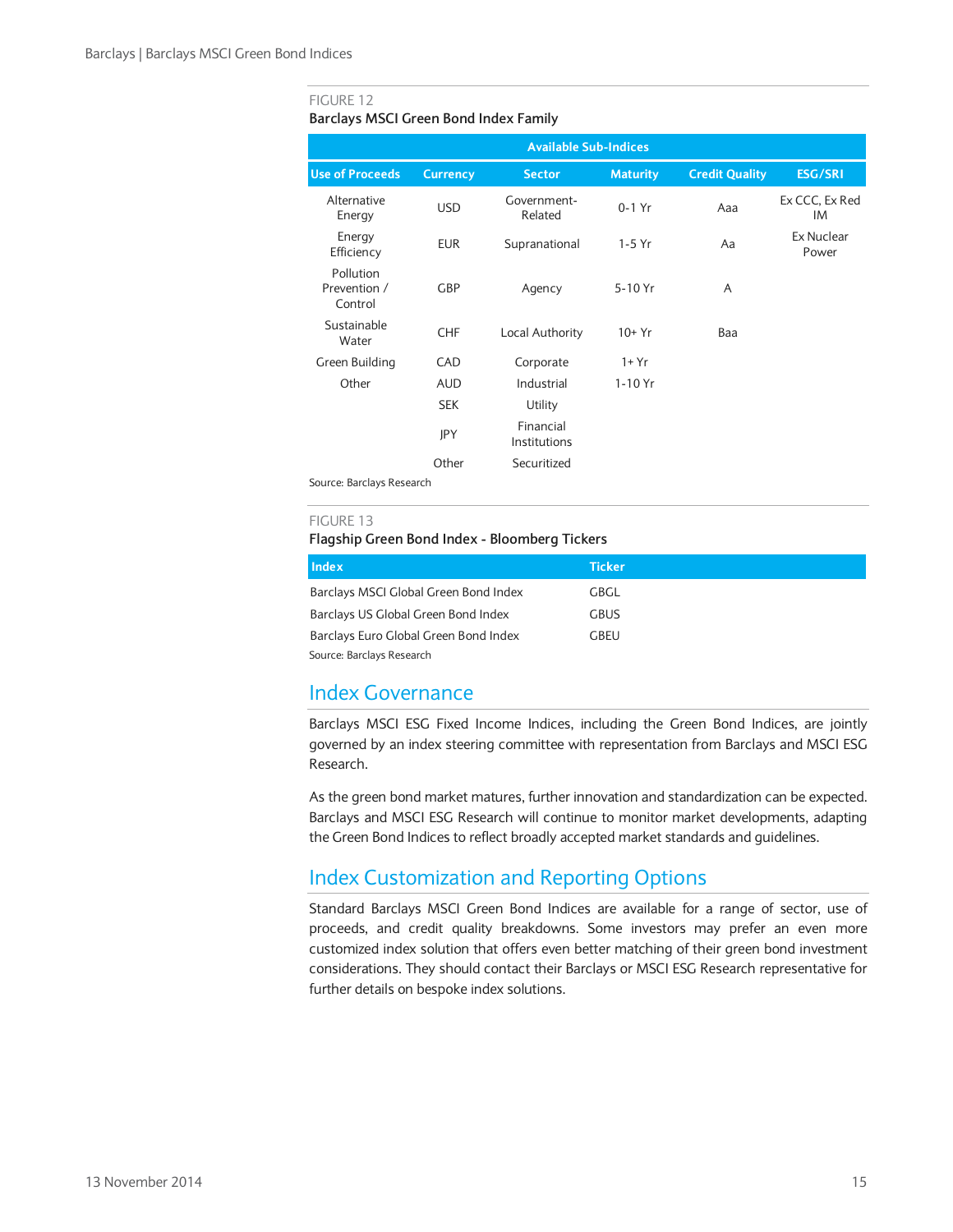## APPENDIX

| <b>FIGURE A1</b>          |                                                                                                                                                                                                                                                                                                                                                                                                                                                                           |
|---------------------------|---------------------------------------------------------------------------------------------------------------------------------------------------------------------------------------------------------------------------------------------------------------------------------------------------------------------------------------------------------------------------------------------------------------------------------------------------------------------------|
|                           | MSCI ESG Research Green Bond Use of Proceeds Eligible Categories                                                                                                                                                                                                                                                                                                                                                                                                          |
| Category                  | <b>Definition</b>                                                                                                                                                                                                                                                                                                                                                                                                                                                         |
| Alternative<br>Energy     | Investments in products, services, or infrastructure projects supporting the development or delivery of renewable energy and<br>alternative fuels, including:                                                                                                                                                                                                                                                                                                             |
|                           | Generation, transmission, and distribution of electricity from renewable sources, including wind, solar, geothermal, biomass,<br>$\bullet$<br>small-scale hydro (25 MW), waste energy, and wave tidal.                                                                                                                                                                                                                                                                    |
|                           | Fuels, technology, and infrastructure for the production and distribution of cleaner hybrid fuels, hydrogen, fuel cells, and<br>$\bullet$<br>alternative fuels, including biodiesel, biogas, and cellulosic ethanol.                                                                                                                                                                                                                                                      |
|                           | Not eligible under this category: large-scale hydroelectric development projects (>25 MW installed capacity).                                                                                                                                                                                                                                                                                                                                                             |
| Energy<br>Efficiency      | Investments in products, services, infrastructure, or technologies that proactively address the growing global demand for energy<br>while minimizing their impact on the environment, including:                                                                                                                                                                                                                                                                          |
|                           | Technologies and systems that promote efficiency of industrial operation (eg, turbines, motors, and engines), industrial<br>$\bullet$<br>automation and controls, and optimization systems (eg, cloud computing, data optimization systems).                                                                                                                                                                                                                              |
|                           | Infrastructure, technology, and systems that increase the efficiency of power management, power distribution, power storage<br>$\bullet$<br>(eg, batteries), and demand-side management (eg, wireless sensors, advanced meters, smart grid).                                                                                                                                                                                                                              |
|                           | Technologies and systems focused on reducing fuel consumption for transport vehicles and industrial operations (eg,<br>$\bullet$<br>hybrid/electric vehicles)                                                                                                                                                                                                                                                                                                             |
|                           | Sustainable transportation infrastructure, including urban mass transit, efficiency improvements of public transportation<br>fleets, electric vehicle charging, improved traffic systems                                                                                                                                                                                                                                                                                  |
|                           | Certified HVAC equipment and systems, architectural glass, efficient lighting, insulation, building automation and controls,<br>$\bullet$<br>and devices and systems be utilized in the design and construction of environmentally sustainable buildings                                                                                                                                                                                                                  |
|                           | Corporate operational energy efficiency efforts (eg, efficiency gains in manufacturing, transporting, or distributing standard products<br>$\bullet$<br>or services) only where at least 90% of the earmarked proceeds are directly used for energy efficiency improvements or retrofits.<br>Not eligible under this category: corporate energy efficiency efforts where less than 90% of the earmarked proceeds are directly<br>used for energy efficiency improvements. |
| Pollution<br>Prevention & | Products, services, or projects that support pollution prevention, waste minimization, or recycling as a means of alleviating the<br>burden of unsustainable waste generation, including:                                                                                                                                                                                                                                                                                 |
| Control                   | Technologies, systems, and projects aiming to reduce air pollution (environmental IT, conventional pollution control systems, CCS)<br>$\bullet$                                                                                                                                                                                                                                                                                                                           |
|                           | Projects to salvage, use, reuse, and recycle post-consumer waste products.<br>$\bullet$                                                                                                                                                                                                                                                                                                                                                                                   |
|                           | Waste treatment and environmental remediation projects, including land treatment and brownfield cleanup, soil washing,<br>chemical oxidation, bioremediation                                                                                                                                                                                                                                                                                                              |
|                           | Sustainable alternative materials, including raw materials, paints, adhesives, etc. used primarily in the construction of<br>environmentally sustainable buildings                                                                                                                                                                                                                                                                                                        |
|                           | Not eligible under this category: landfill or incineration waste treatment projects without a specific waste-to-energy component.                                                                                                                                                                                                                                                                                                                                         |
| Sustainable<br>Water      | Products, services, and projects that attempt to resolve water scarcity and water quality issues, including minimizing and monitoring<br>current water use and demand increases, improving the quality of water supply, and improving the availability and reliability of water.                                                                                                                                                                                          |
|                           | Infrastructure and engineering projects developing new or repairing existing water and sanitation pipelines, including<br>$\bullet$<br>equipment and technology providers resulting in improved quality and/or water use efficiency;                                                                                                                                                                                                                                      |
|                           | Technologies and products that reduce, reuse, or recycle water as a means of conservation (smart metering devices, low-flow<br>equipment, rainwater harvesting systems)                                                                                                                                                                                                                                                                                                   |
|                           | Advanced materials, equipment, technologies, and services that filter or chemically treat wastewater for consumer or<br>industrial use, including desalination                                                                                                                                                                                                                                                                                                            |
|                           | Investments in the protection of land, forests, and other vegetation in the upper watershed as a means to improve the quality<br>$\bullet$<br>of water bodies and groundwater recharge areas                                                                                                                                                                                                                                                                              |
|                           | Not eligible under this category: distribution of drinking water without measurable improvements to water quality, water<br>efficiency, or climate change resilience component.                                                                                                                                                                                                                                                                                           |
| Green<br><b>Building</b>  | Design, construction, redevelopment, retrofitting, or acquisition of 'green' certified properties, subject to local green building<br>criteria, including:                                                                                                                                                                                                                                                                                                                |
|                           | Properties that are certified as 'green' based on the local country's environmental performance standard (eg, based on Energy<br>Star, NABERS >3, or equivalent) or environmental design standard (eg, LEED Certified, BREEAM, or local equivalent).                                                                                                                                                                                                                      |
|                           | Uncertified properties may also be considered eligible if they rank in the top 15% on energy efficiency measures relative to<br>same-sector properties within the local market.<br>Green Building criteria will be re-evaluated periodically, and we expect to raise the standard to include only higher levels of                                                                                                                                                        |
|                           | certification (eg, LEED Gold and above).                                                                                                                                                                                                                                                                                                                                                                                                                                  |
| Other                     | Other environmental activities that do not fit into the categories above, including climate resilience projects (flood relief,<br>mitigation) and sustainable forestry/afforestation.                                                                                                                                                                                                                                                                                     |

Note: Eligible categories as of September 2014. Source: MSCI ESG Research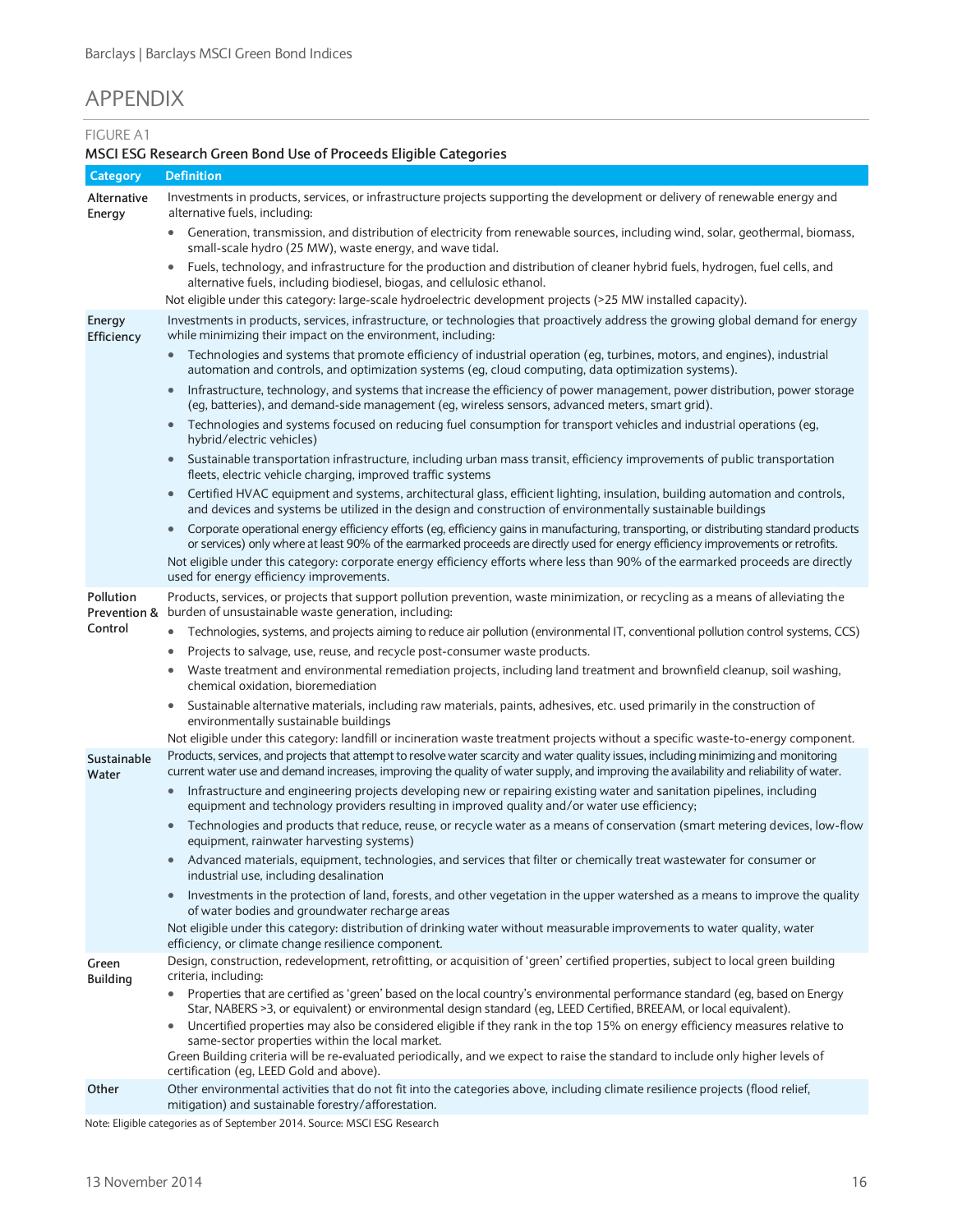#### FIGURE A2 **MSCI ESG Research Eligible Environmental Categories - Definitions**

|                                   | <b>Category Sub-Category</b>            | <b>Definition</b>                                                                                                                                                                                                                                                                                                                            |
|-----------------------------------|-----------------------------------------|----------------------------------------------------------------------------------------------------------------------------------------------------------------------------------------------------------------------------------------------------------------------------------------------------------------------------------------------|
| <b>Alternative Wind</b><br>Energy |                                         | Generation, transmission, and distribution of electricity from renewable sources: wind energy.                                                                                                                                                                                                                                               |
|                                   | Solar                                   | Generation, transmission, and distribution of electricity from renewable sources: solar energy.                                                                                                                                                                                                                                              |
|                                   | Geothermal                              | Generation, transmission, and distribution of electricity from renewable sources: geothermal energy.                                                                                                                                                                                                                                         |
|                                   | <b>Biomass</b>                          | Generation, transmission, and distribution of electricity from biomass converted to energy via combustion.<br>Biomass can also be converted to energy through gas (biogas) or fuels (biodiesel, ethanol).                                                                                                                                    |
|                                   | <b>Waste Energy</b>                     | Generation of energy in the form of electricity and/or heat from the incineration of waste.                                                                                                                                                                                                                                                  |
|                                   | <b>Wave Tidal</b>                       | Generation, transmission, and distribution of electricity from renewable sources: wave tidal energy.                                                                                                                                                                                                                                         |
|                                   | Small Hydro                             | Generation, transmission, and distribution of electricity from renewable sources: small run-of-river hydro plants<br>with an installed capacity no greater than 25 MW.                                                                                                                                                                       |
|                                   | <b>Biogas</b>                           | Technology, infrastructure, production, and distribution of methane derived from agricultural or human waste<br>(eg, landfill gas).                                                                                                                                                                                                          |
|                                   | Bio-fuels (first<br>generation)         | Technology, infrastructure, production, and distribution of biodiesel and bioethanol using the edible part of the<br>plant. Biodiesel refers to vegetable oil used in standard diesel engines, whereas bioethanol refers to alcohol made<br>of sugar/starch.                                                                                 |
|                                   | Biofuels (second<br>generation)         | Technology, infrastructure, production, and distribution of biofuels coming from inedible parts of the plant (eg<br>Cellulosic Ethanol).                                                                                                                                                                                                     |
| Energy<br>Efficiency              | Demand-Side<br>Management               | Infrastructure, technology, and systems that aim to incentivize energy users to reduce consumption, including<br>advanced metering infrastructures for electric smart meters, resulting in reduced energy usage and stabilized<br>energy supply.                                                                                             |
|                                   | <b>Battery</b>                          | Battery technology to enhance the efficiency of power storage, resulting in increased energy efficiency and<br>enabling electric and hybrid vehicles, cogeneration, and storage of energy generated from renewable sources.<br>Also includes battery stations/infrastructures (hydrogen refueling station, battery charging stations, etc.). |
|                                   | Fuel Cells /                            | Devices that convert hydrogen into electricity, resulting in increased energy efficiency and enabling electric and<br>Hydrogen Systems hybrid vehicles, cogeneration, and storage of energy generated from renewable sources.                                                                                                                |
|                                   | <b>Smart Grid</b>                       | Modernized electrical grid that uses IT to gather and act on information, such as information about the behaviors<br>of suppliers and consumers in an automated fashion, resulting in improved efficiency, reliability, and<br>sustainability of the production and distribution of electricity.                                             |
|                                   | Other Energy<br>Storage                 | Includes distributed storage in households to support decentralized intermittent power generation and virtual<br>power plant infrastructure system to manage large volume of urban decentralized power, resulting in increased<br>energy efficiency or enabling shift to energy generated from renewable sources.                            |
|                                   | Superconductors                         | Element or compound that will conduct electricity without resistance below a certain temperature. Applications:<br>smart grid, electric power transmissions, transformers, power storage devices, electric motors.                                                                                                                           |
|                                   | Natural Gas<br>Combined Heat &<br>Power | Cogeneration or CHP is the use of a heat engine or power station to simultaneously generate electricity and heat,<br>which puts otherwise wasted thermal energy to use.                                                                                                                                                                      |
|                                   | <b>LED Lighting</b>                     | Light Emitting Diodes: LEDs have many advantages over incandescent light sources including lower energy<br>consumption, longer lifetime, improved physical robustness, smaller size, and faster switching.                                                                                                                                   |
|                                   | Compact<br>Fluorescent<br>Lighting      | Fluorescent lamp designed to replace an incandescent lamp. Compared to general-service incandescent lamps<br>giving the same amount of visible light, CFLs use one-fifth to one-third the electric power, and last eight to fifteen<br>times longer                                                                                          |
|                                   | Insulation                              | Materials used in buildings for thermal purposes.                                                                                                                                                                                                                                                                                            |
|                                   | Hybrid / Electric<br>Vehicles           | Electric cars: automobile that is propelled by one or more electric motors, using electrical energy stored in<br>batteries or another energy storage device                                                                                                                                                                                  |
|                                   |                                         | Hybrid cars: hybrid electric vehicles (HEVs), which combine an internal combustion engine and one or more<br>electric motors. Includes private, commercial, freight, and public vehicles.                                                                                                                                                    |
|                                   | Clean Transport<br>infrastructure       | Urban mass transit projects, efficiency improvements of public transportation fleets, electric vehicle charging<br>stations, improved traffic systems.                                                                                                                                                                                       |
|                                   |                                         | Note that general rail operations or infrastructure would not qualify automatically without demonstrating specific<br>energy efficiency gains.                                                                                                                                                                                               |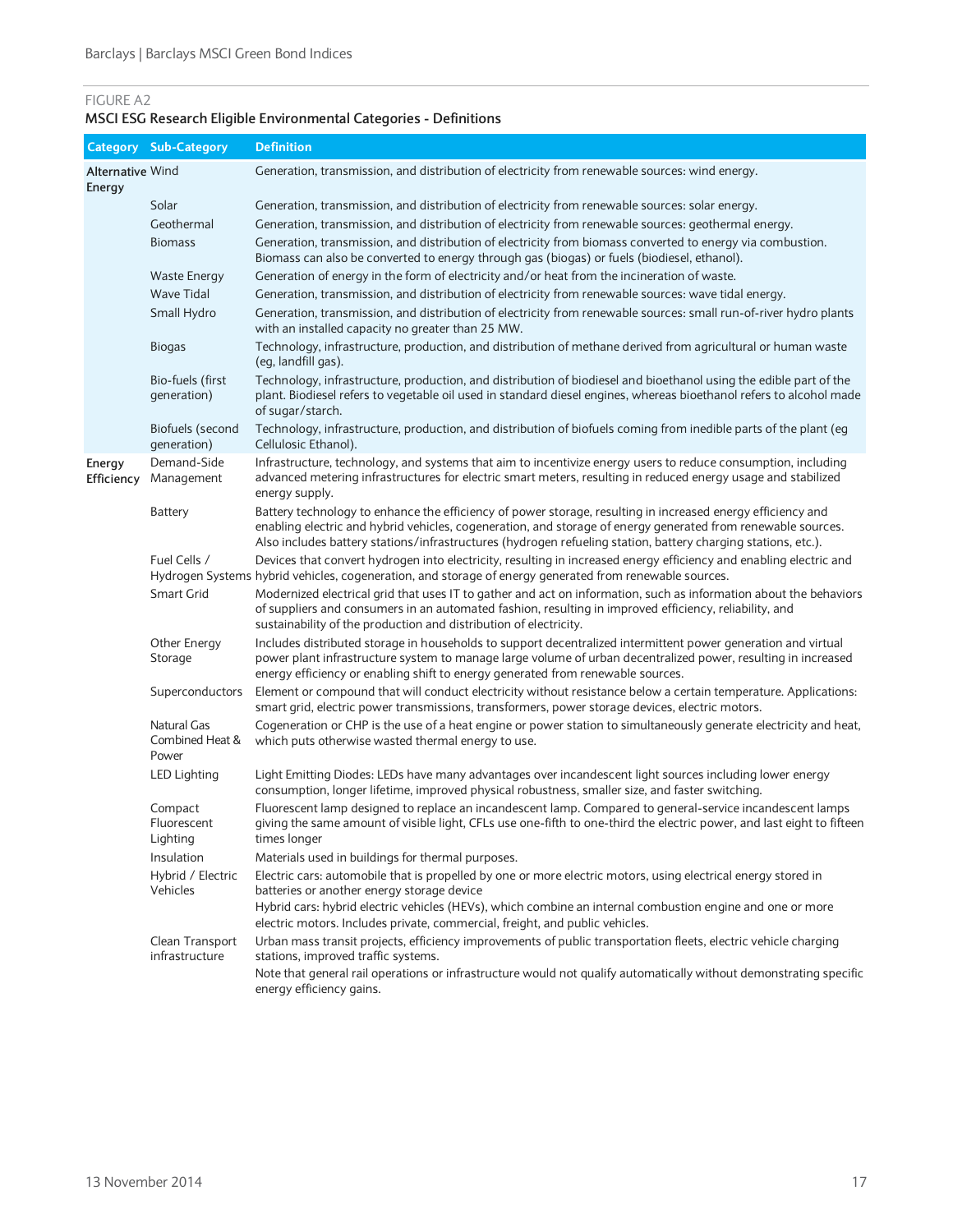| <b>Category</b>                                  | <b>Sub-Category</b>                                    | <b>Definition</b>                                                                                                                                                                                                                                                                                                                                                 |
|--------------------------------------------------|--------------------------------------------------------|-------------------------------------------------------------------------------------------------------------------------------------------------------------------------------------------------------------------------------------------------------------------------------------------------------------------------------------------------------------------|
| Energy<br>Efficiency<br>(Cont.)                  | Industrial<br>Automation                               | Technologies enabling the automation of manufacturing processes (eg, programmable logic controller,<br>computers, robots) with the aim to reduce energy consumption and increase efficiency.                                                                                                                                                                      |
|                                                  | Environmental IT                                       | Software that manage environmental footprint (mostly air emissions, GHG management, GHG accounting<br>software, etc) including transportation software (eq, telematics)                                                                                                                                                                                           |
|                                                  | <b>IT Optimization</b><br>Services &<br>Infrastructure | Technologies that aims to increase efficiency including cloud computing, cloud services, data center<br>optimization, virtualization, telepresence. Also includes environmental IT (eg, software that manages<br>environmental footprint including air emissions, GHG management, GHG accounting, etc) and including<br>transportation software (eg, telematics). |
| Pollution<br>Prevention & Remediation<br>Control | Environmental                                          | Technologies that aim to remove pollution or contaminants from environmental media such as soil,<br>groundwater, sediment, or surface water (eg, thermal desorption, excavation, sobulization, pump & treat,<br>stalization, oxidation, soil vapor extraction).                                                                                                   |
|                                                  |                                                        | Waste Treatment Activities required to ensure that waste has the least practicable impact on the environment (composting,<br>landfill, incineration, recycling).                                                                                                                                                                                                  |
|                                                  |                                                        | Only includes recycling/composting and waste to energy; does not include landfill or incineration without<br>waste to energy component.                                                                                                                                                                                                                           |
|                                                  | of Waste                                               | Reuse & Recycling Technologies and processes that transform waste materials into new products.                                                                                                                                                                                                                                                                    |
|                                                  | Low Toxicity /<br><b>VOC</b>                           | Materials containing less VOC or other toxic chemicals found in paints, adhesives, flooring products (carpets,<br>vinyl); and formaldehyde in reconstituted fibre boards or plywood                                                                                                                                                                               |
|                                                  | Conventional<br><b>Pollution Control</b>               | Technologies designed to reduce pollution to air (eg, filter, scrubber, absorbers, cyclones, condenser), resulting<br>in improved air quality.                                                                                                                                                                                                                    |
| Sustainable<br>Water                             | Water<br>Infrastructure &<br>Distribution              | Infrastructure and engineering projects developing new or repairing existing waste water treatment facilities,<br>sanitation pipelines, sewer systems, storm water, and other waste water projects with measurable impact on<br>water quality.                                                                                                                    |
|                                                  |                                                        | Note that water utilities or activities to manage existing pipelines would not automatically qualify without<br>infrastructure investments aimed at improving water quality and increasing access to clean water.                                                                                                                                                 |
|                                                  | Rainwater<br>Harvesting                                | Technologies' aiming to collect rainwater for reuse before it reaches the aquifer, resulting in water<br>conservation.                                                                                                                                                                                                                                            |
|                                                  | <b>Smart Metering</b><br><b>Devices</b>                | Devices measuring water consumption (may also be used for measuring electricity and gas consumption) that<br>enable the end user to record consumption and report back to the utility, resulting in increased water efficiency.                                                                                                                                   |
|                                                  | seeds                                                  | Drought-resistant Seeds that limit the impact of heat, resulting in reduced water usage in agriculture.                                                                                                                                                                                                                                                           |
|                                                  | Desalinization                                         | Processes that remove some amount of salt and other minerals from saline water, resulting in improved water<br>supply.                                                                                                                                                                                                                                            |
|                                                  | <b>Waste Water</b><br>Treatment                        | Technologies that aim to remove contaminated materials from water including biochemical process, filters,<br>drainage, etc., resulting in improved water quality.                                                                                                                                                                                                 |
| Green<br><b>Building</b>                         | Green Certified<br>Properties                          | Design, construction, redevelopment, retrofitting, or acquisition of 'green' certified residential or commercial<br>properties - subject to local green building performance standards(eg, based on Energy Star, NABERS >3, or<br>equivalent) or local green building design standard (eg, LEED Certified, BREEAM, or local equivalent).                          |
|                                                  |                                                        | Note that green building criteria will be re-evaluated periodically, and we anticipate raising the standard to only<br>include higher levels of certification (eg, LEED Gold and above) in the future.                                                                                                                                                            |
|                                                  |                                                        | Internal green building criteria of public sector institutions will be evaluated against existing independent green<br>building criteria for stringency and may be considered eligible on a case-by-case basis.                                                                                                                                                   |
|                                                  | Uncertified Green<br>Property<br>Investments           | Uncertified projects may also be considered eligible if they rank in the top 15% on energy efficiency measures<br>relative to same-sector properties within the local market                                                                                                                                                                                      |

Source: MSCI ESG Research Eligible categories as of September 2014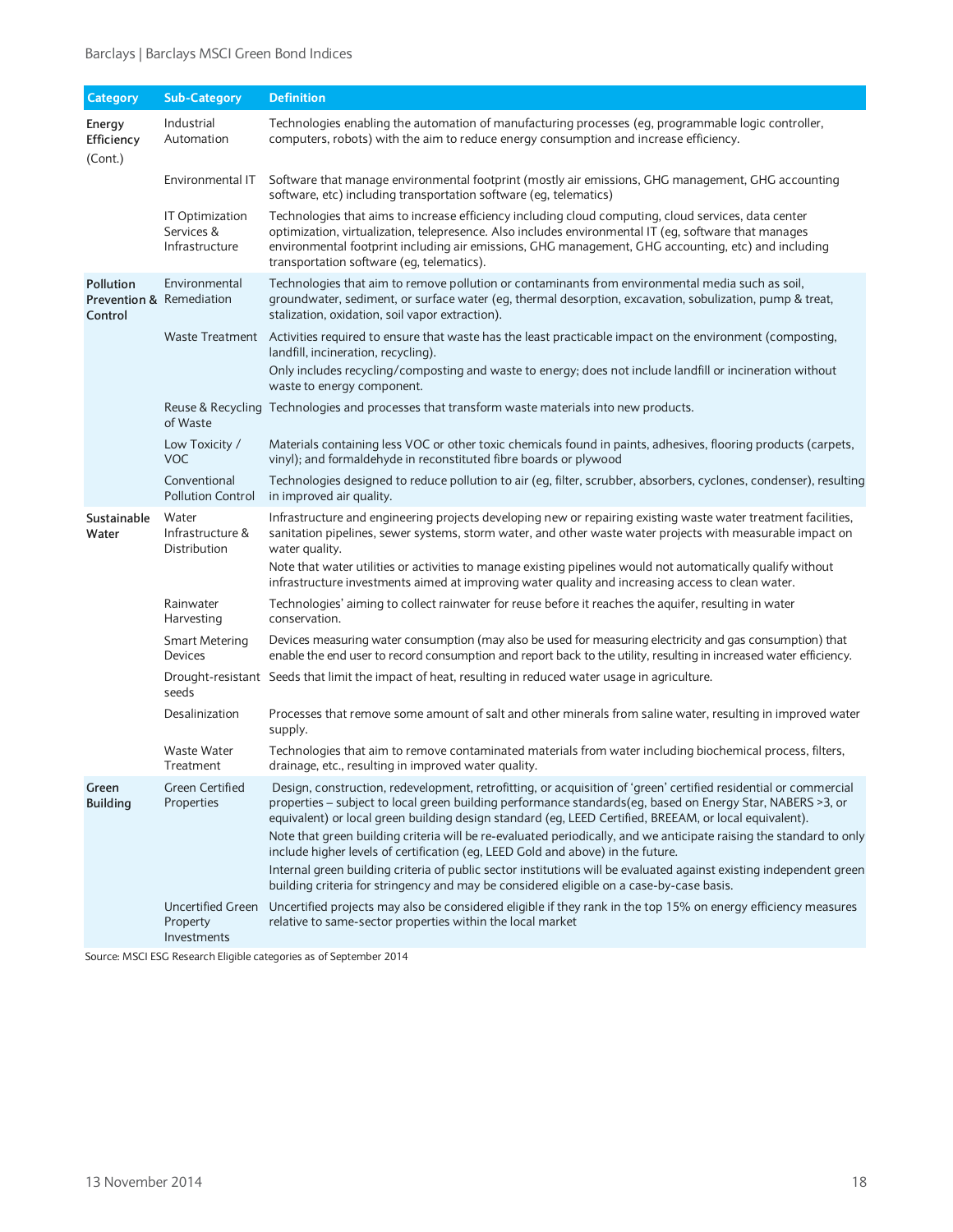## Disclaimer

This document and all of the information contained in it, including without limitation all text, data, graphs, charts (collectively, the "Information") is the property of MSCI Inc. and/or its subsidiaries (collectively, "MSCI"), Barclays Bank PLC. and/or its affiliates (collectively, "Barclays"), or their licensors, direct or indirect suppliers or any third party involved in making or compiling any Information (collectively, with MSCI, the "Information Providers") and is provided for informational purposes only. The Information may not be reproduced or redisseminated in whole or in part without prior written permission from the authorized Information Provider(s). All rights in the Barclays MSCI Environmental, Social & Governance (ESG) fixed income indices vest in MSCI and Barclays.

The Information may not be used to create derivative works or to verify or correct other data or information. For example (but without limitation), the Information many not be used to create indices, databases, risk models, analytics, software, or in connection with the issuing, offering, sponsoring, managing or marketing of any securities, portfolios, financial products or other investment vehicles utilizing or based on, linked to, tracking or otherwise derived from the Information or any other MSCI data, information, products or services.

The user of the Information assumes the entire risk of any use it may make or permit to be made of the Information. NONE OF THE INFORMATION PROVIDERS MAKES ANY EXPRESS OR IMPLIED WARRANTIES OR REPRESENTATIONS WITH RESPECT TO THE INFORMATION (OR THE RESULTS TO BE OBTAINED BY THE USE THEREOF), AND TO THE MAXIMUM EXTENT PERMITTED BY APPLICABLE LAW, EACH INFORMATION PROVIDER EXPRESSLY DISCLAIMS ALL IMPLIED WARRANTIES (INCLUDING, WITHOUT LIMITATION, ANY IMPLIED WARRANTIES OF ORIGINALITY, ACCURACY, TIMELINESS, NON-INFRINGEMENT, COMPLETENESS, MERCHANTABILITY.

Without limiting any of the foregoing and to the maximum extent permitted by applicable law, in no event shall any Information Provider have any liability regarding any of the Information for any direct, indirect, special, punitive, consequential (including lost profits) or any other damages even if notified of the possibility of such damages. The foregoing shall not exclude or limit any liability that may not by applicable law be excluded or limited, including without limitation (as applicable), any liability for death or personal injury to the extent that such injury results from the negligence or wilful default of itself, its servants, agents or sub-contractors.

Information containing any historical information, data or analysis should not be taken as an indication or guarantee of any future performance, analysis, forecast or prediction. Past performance does not guarantee future results.

None of the Information constitutes an offer to sell (or a solicitation of an offer to buy), any security, financial product or other investment vehicle or any trading strategy.

MSCI's wholly-owned subsidiary MSCI ESG Research Inc. is a Registered Investment Adviser under the Investment Advisers Act of 1940. Except with respect to any applicable products or services from MSCI ESG Research Inc., none of MSCI's products or services recommends, endorses, approves or otherwise expresses any opinion regarding any issuer, securities, financial products or instruments or trading strategies and none of MSCI's products or services is intended to constitute investment advice or a recommendation to make (or refrain from making) any kind of investment decision and may not be relied on as such.

The Barclays MSCI ESG Fixed Income Indices use ratings and other data, analysis and information from MSCI ESG Research. Issuers mentioned or included in any MSCI ESG Research materials may include MSCI Inc., clients of MSCI or suppliers to MSCI, and may also purchase research or other products or services from MSCI ESG Research. MSCI ESG Research materials, including materials utilized in any MSCI ESG Indexes or other products, have not been submitted to, nor received approval from, the United States Securities and Exchange Commission or any other regulatory body. Barclays MSCI ESG Fixed Income Indices are unmanaged indices that cannot be invested in directly. None of the Barclays MSCI ESG Fixed Income Indices recommend, endorse, approve or otherwise express any opinion regarding any issuer, securities, financial products or instruments or trading strategies and none of the Barclays MSCI ESG Fixed Income Indices are intended to constitute investment advice or a recommendation to make (or refrain from making) any kind of investment decision and may not be relied on as such. Any funds, products or other securities or investment vehicles using or based on the Barclays MSCI ESG Fixed Income Indices are not sponsored, endorsed, or promoted by Barclays or MSCI.

Any use of or access to the Barclays MSCI ESG Fixed Income Indices requires a license from both MSCI and Barclays. Any use of or access to other index products, services or information of Barclays requires a license from Barclays. Any use of or access to products, services or information of MSCI requires a license from MSCI. MSCI, Barra, RiskMetrics, CFRA, FEA, and other MSCI brands and product names are the trademarks, service marks, or registered trademarks of MSCI or its subsidiaries in the United States and other jurisdictions. The Global Industry Classification Standard (GICS) was developed by and is the exclusive property of MSCI and Standard & Poor's. "Global Industry Classification Standard (GICS)" is a service mark of MSCI and Standard & Poor's.

Barclays offers premier investment banking products and services to its clients through Barclays Bank PLC. Barclays Bank PLC is authorised by the Prudential Regulation Authority and regulated by the Financial Conduct Authority and the Prudential Regulation Authority and is a member of the London Stock Exchange. Barclays Bank PLC is registered in England No. 1026167. Registered Office: 1 Churchill Place, London E14 5HP. Barclays undertakes its US securities and investment banking business in the name of its wholly-owned subsidiary Barclays Capital Inc.

No part of this document may be reproduced in any manner without the written permission of Barclays Bank PLC. © 2014 Barclays Bank PLC. All rights reserved.